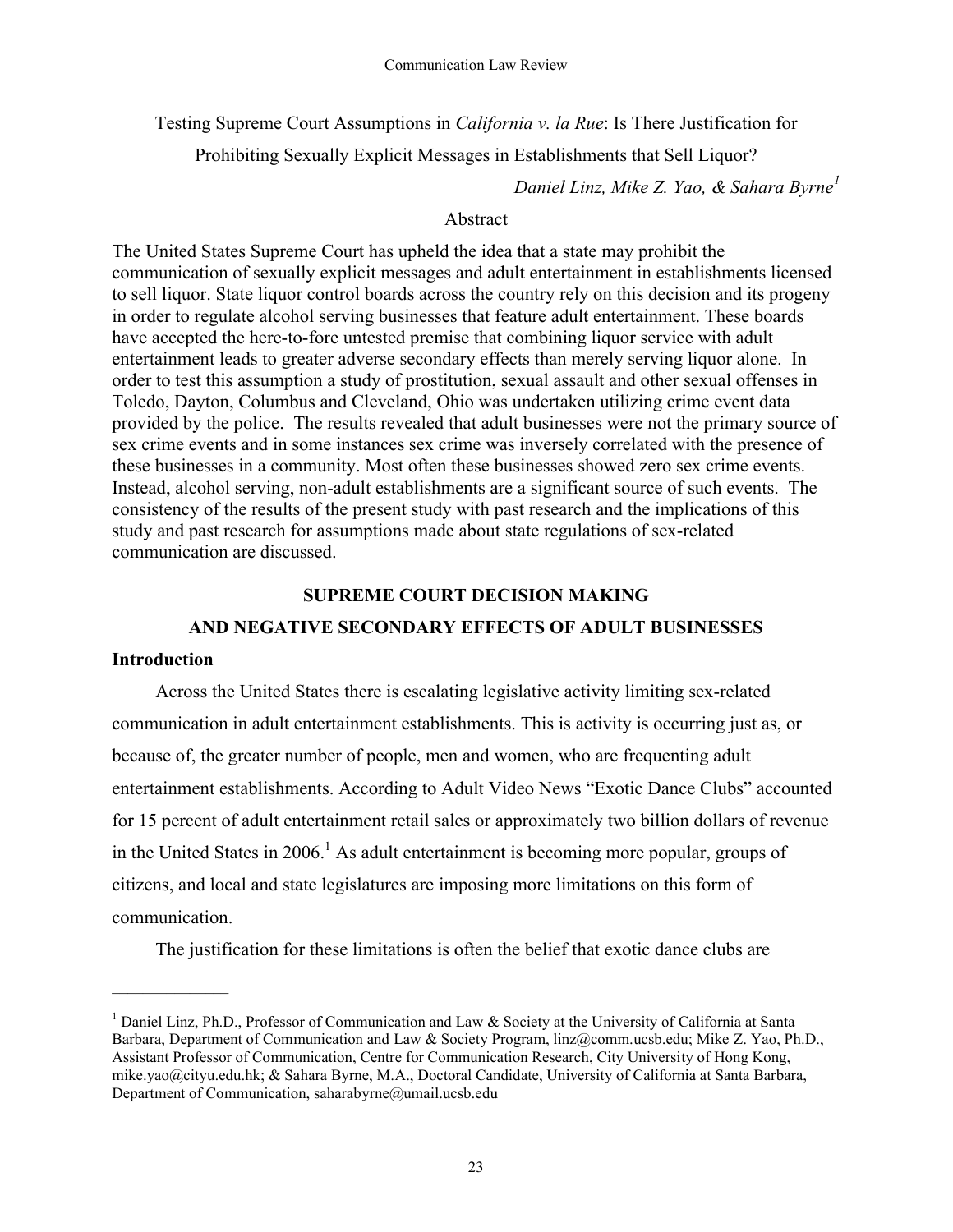associated with crime. For example, in March of 2007, in Columbus, Ohio a ballot issue was debated in the state legislature that would restrict behavior in exotic dance clubs across the state. The bill would require performers who are nude or seminude to stay at least six feet from a patron and prohibit performers from touching a patron, their clothing or each other. It would also prohibit sexually oriented businesses from being open between midnight and 6 a.m., and exotic dance clubs with liquor licenses could not feature adult entertainment during those hours. The ballot issue is backed by the Cincinnati-based Citizens for Community Values and could wind up on the November 2007 ballot if the Legislature gives its approval. David Miller, vice president of Citizens for Community Values, told the Ohio Senate State and Local Government Committee that *the restrictions would reduce crimes such as prostitution and sexual assault*…" 2

# **Supreme Court Decisions and the "Secondary Effects Doctrine"**

Since 1976, the United States Supreme Court has decided a series of cases focusing on whether the Free Speech clause of the First Amendment allows cities and states to enact legislation controlling the location of "sexually oriented" businesses.<sup>3</sup> "Zoning" regulations, laws or ordinances that prevent a sex-related business from operating within certain defined areas and/or within a certain number of feet of so-called "sensitive" locations (e.g., residential neighborhoods, schools, houses of worship and/or other "adult establishments") have been predicated on the notion that municipalities have a "substantial interest" in combating so-called "negative secondary effects" on the neighborhoods surrounding exotic dance businesses. These secondary effects are generally said to include alleged increases in crime, decreases in property values, and other indicators of neighborhood deterioration in the area surrounding the adult establishment.

The rationale for the "secondary effects doctrine" was most completely laid out in *Renton v. Playtime Theatres, Inc*., in 1986. In *Renton,* the Supreme Court considered the validity of a Renton municipal ordinance that prohibited any "X-rated" theater from locating within 1,000 feet of any residential zone, family dwelling, church, park or school. The Court stated that the ordinance would be upheld so long as the city of Renton showed that its ordinance was designed to serve a substantial government interest such as a reducing crime rates or maintaining property values.

The secondary effects doctrine laid out in *Renton* may be thought of as a method of First Amendment analysis engaged in by the courts to reduce the level of scrutiny with which they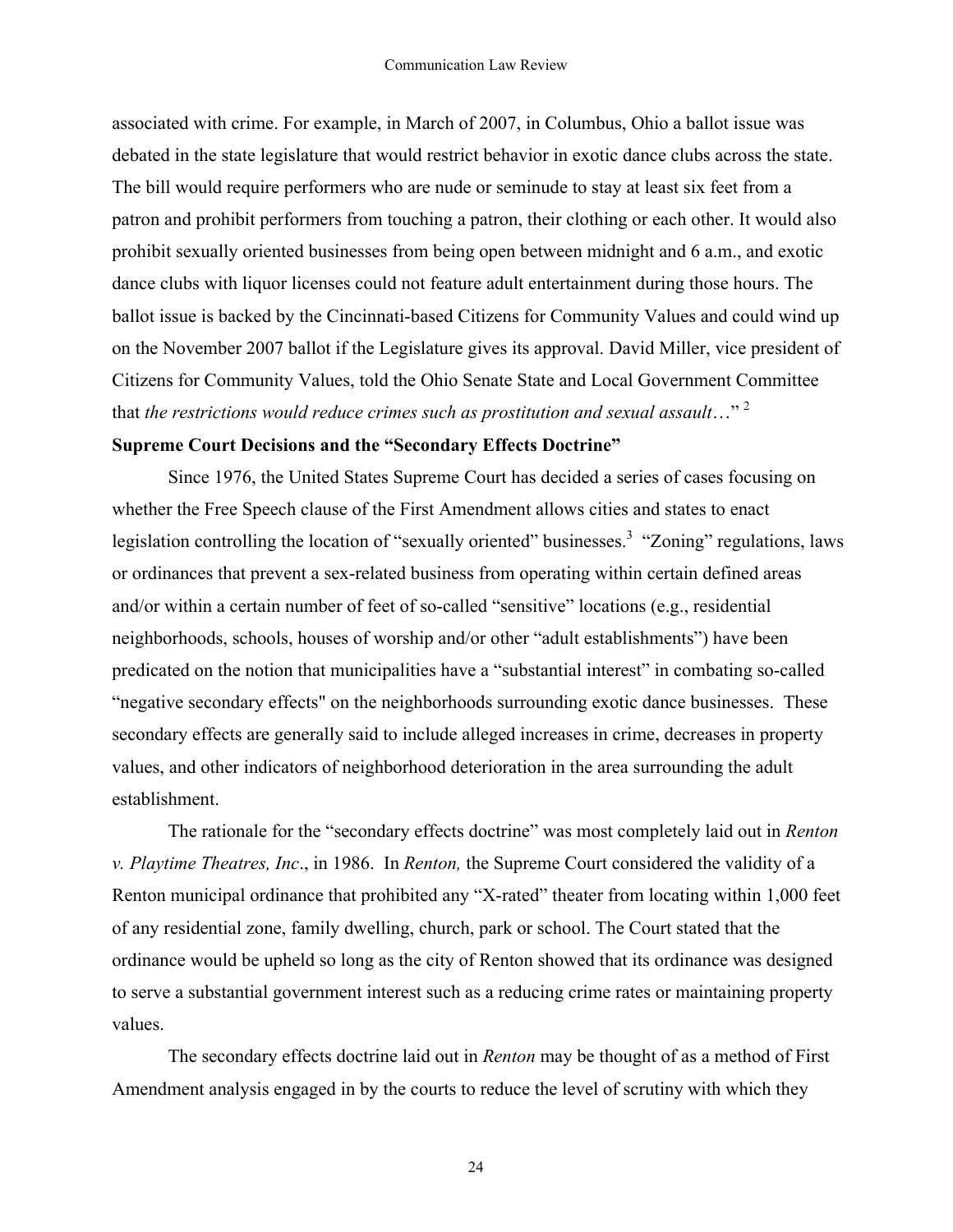examine a speech restriction.<sup>4</sup> The courts have said that where the purpose behind a government regulation is to reduce the "negative secondary effects" associated with speech the government to engage in a content based speech regulation by invoking the relaxed intermediate scrutiny standard utilized for content-neutral regulations rather than the strict scrutiny standard to which content-based laws are subject.<sup>5</sup>

Using the secondary effects doctrine, the Supreme Court has upheld, against First Amendment free speech challenges, zoning ordinances that limit the locations of adult entertainment businesses in local communities across the country. <sup>6</sup> In addition, public nudity laws have been put forth that require exotic dancers at strip clubs to wear minimal amounts of clothing.<sup>7</sup> Regulations have also been placed on the hours that adult businesses may operate.<sup>8</sup> Restrictions have also been placed on sexually oriented communication by establishing a buffer or no-touch zone between a dancer and patrons.<sup>9</sup>

The present study addresses a problem associated with the secondary effects doctrine rarely studied by legal scholars. We ask what types of harms occur and what types of evidence is available to justify a government's decision to limit sex related communication under the secondary effects doctrine?

## **Combining Alcohol Service and Adult Entertainment**

More than thirty years ago, the United States Supreme Court facilitated the adoption of regulations specifically controlling exotic dance clubs that serve alcohol. The Supreme Court maintained that states could regulate sexually explicit messages and adult entertainment in liquor serving establishments.<sup>10</sup> The Court based this holding on the Twenty-first Amendment to the U.S. Constitution.<sup>11</sup> Although this Amendment is most well known for repealing prohibition, it also gave states the power to regulate alcoholic beverages.

This opinion involved the California Department of Alcoholic Beverage Control, which had issued regulations prohibiting explicitly sexual live entertainment and films in bars and other establishments licensed to dispense liquor by the drink. A three-judge District Court held the regulations invalid under the First and Fourteenth Amendments, concluding that under standards laid down by this Court some of the proscribed entertainment could not be classified as obscene or lacking a communicative element. Among the regulations at issue were those prohibiting the performance of simulated sexual intercourse, actual or simulated "touching, caressing or fondling of the breast" or "the actual or simulated displaying of the public hair, anus, vulva or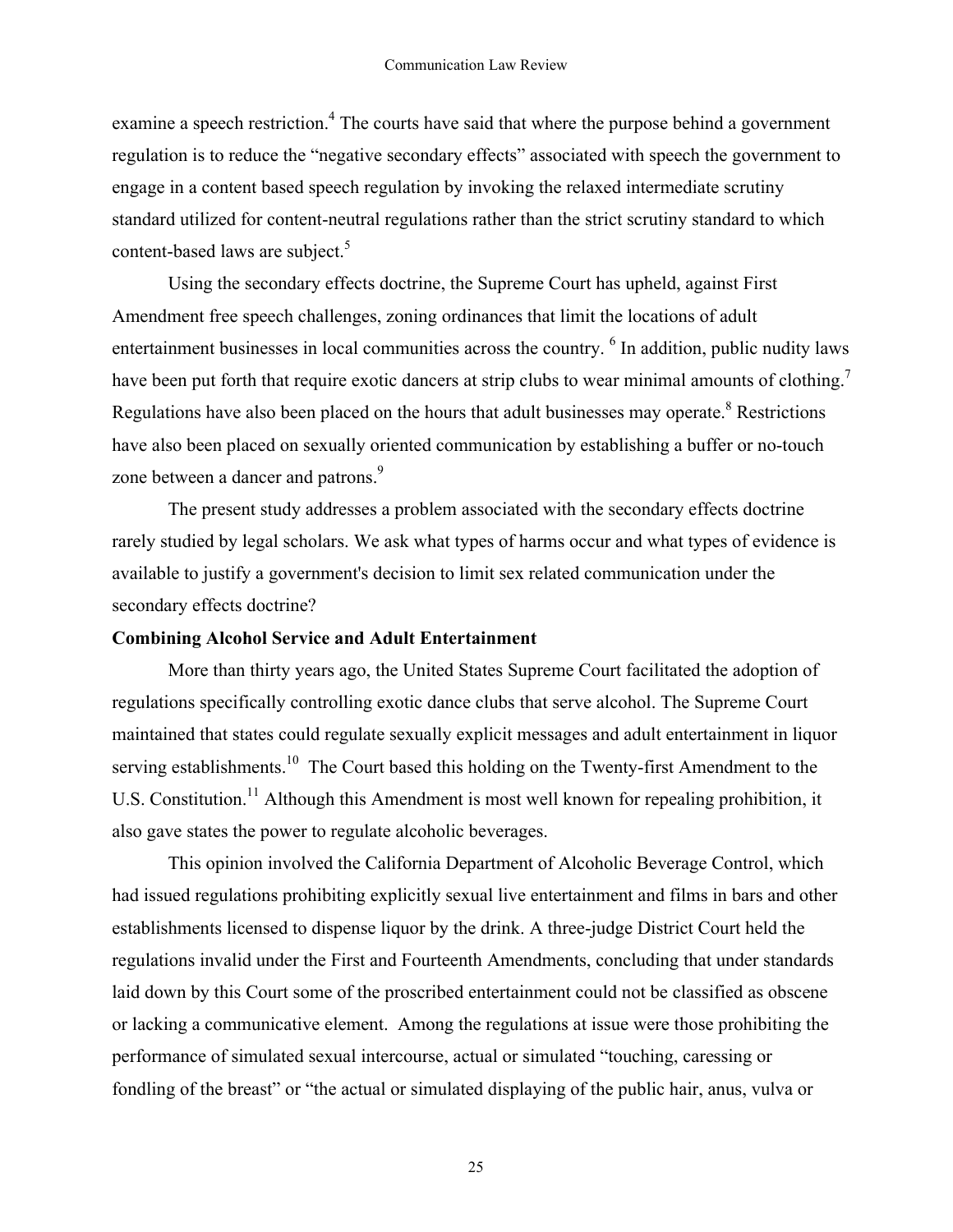genitals."12 The Supreme Court held that in the context, not of censoring dramatic performances in a theater, but of licensing bars and nightclubs to sell liquor by the drink, the States have broad latitude under the Twenty-first Amendment to control the manner and circumstances under which liquor may be dispensed, and here the conclusion that sale of liquor by the drink and lewd or naked entertainment should not take place simultaneously in licensed establishments was not irrational nor was the prophylactic solution unreasonable.

This decision set the stage for continuing litigation because the Court observed that: "at least some of the performances to which these regulations address themselves are within the limits of the constitutional protection of freedom of expression" and added that its holding "is not to say that all such conduct and performance are without the protection of the First and Fourteenth Amendments."<sup>13</sup>

Although *44 Liquormart, Inc. v. Rhode Island,* disavowed *La Rue's* "reasoning insofar as it relied on the Twenty-first amendment, "the Supreme Court stressed in that case that *LaRue's* holding remained intact.  $14$  "[T]he Court's analysis in LaRue would have led to precisely the same result if it had placed no reliance on the Twenty-first Amendment. ... Without questioning the holding in LaRue, we now disavow its reasoning insofar as it relied on the Twenty-first Amendment."<sup>15</sup>

Since these rulings courts, including the Supreme Court, have consistently held that there are increased risks of secondary effects when combining nudity (or partial nudity) and alcohol. <sup>16</sup>

# **The Rationale as Relied Upon by the Liquor Control Commission of the State of Ohio**

Liquor control boards have relied upon the idea that states may legally regulate sexrelated communication in alcohol-serving establishments in order to combat adverse secondary effects originated in LaRue and its progeny across the country. In order to justify regulation of adult entertainment in alcohol serving businesses these boards have often accepted the untested premise that combining liquor service with adult entertainment leads to greater adverse secondary effects than merely serving liquor alone.

The rationale relied upon by the Liquor Control Commission of the State of Ohio is exactly this premise. At a public hearing involving the Proposed Rule No. 4301:1 -1- 52 (a measure to limit the display of simulated sex acts in liquor serving establishments throughout Ohio) on September 11, 2003 the testimony of Mr. Bruce Taylor prosecutor for the U.S.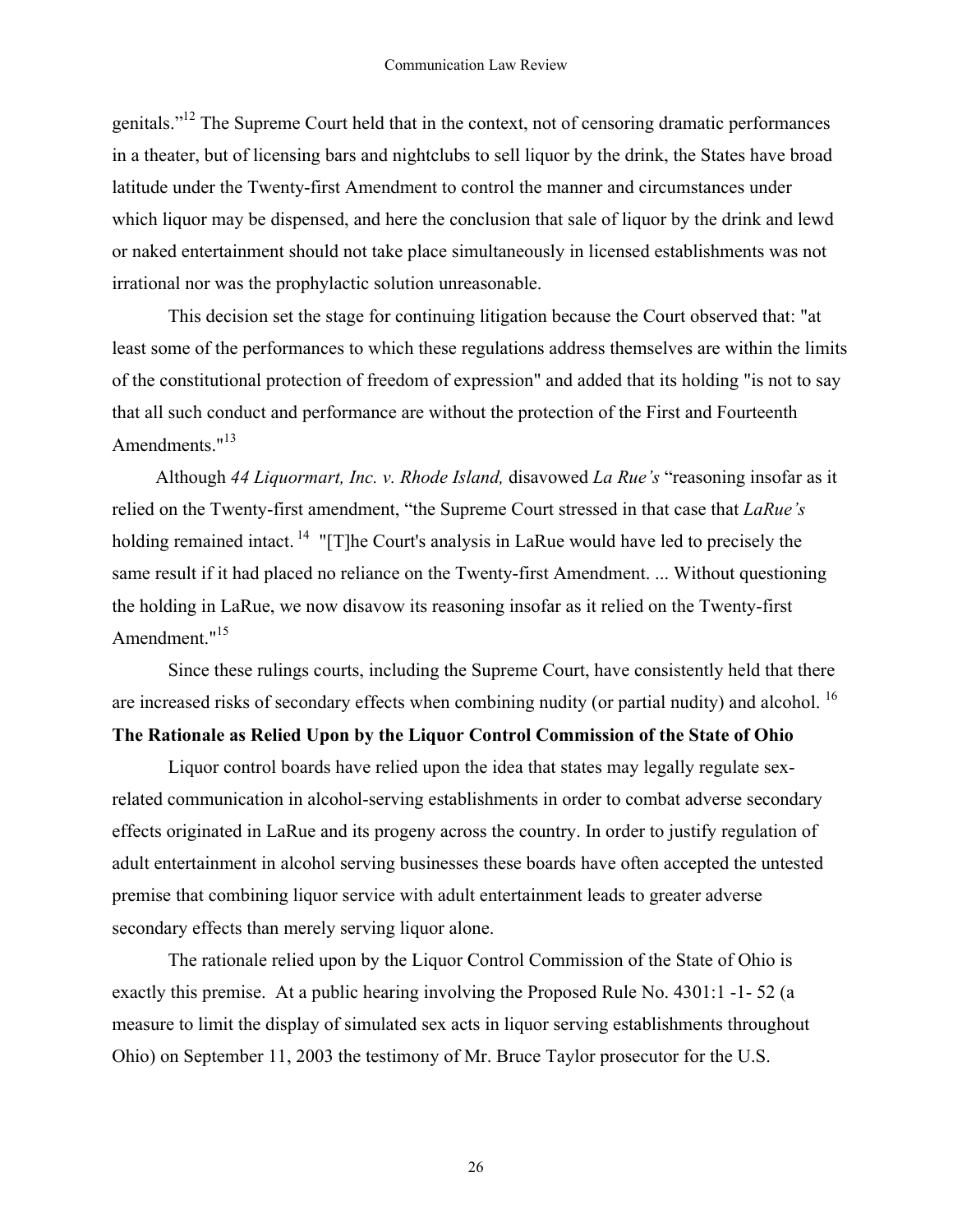Department of Justice was presented. Although he offered no specific evidence for his assertions Mr. Taylor opined:

> "There have been studies that were done in cities across the country for the past 30-some years, most of which have involved adult bookstores, but other kinds of sexually-oriented businesses like strip joints and adult theatres and porno book stores that sell sexually-oriented materials or permit sexually-oriented entertainment like strip acts, like nude dancing." (Pg. 15).

 "So this idea that the harmful secondary effects that have existed and have been noticed by reports or by studies around the country is something that is (sic) sort of become a body of common knowledge." (pg 17-18)

 "But the studies…did conclude that the harmful secondary effects are, if anything worse when you combine -- you have some when you have just the nudity and sex shows and stripping. But, there are more effects and more greater degree of intensity (sic) and harm on the community and on the people in it when you mix the alcohol and the sex with alcohol and the nudity." (pg. 66)

This purpose of the present study is to ask: What types of harms are associated with exotic dance clubs in Ohio that serve alcohol? Is there evidence of effects such as increases in crimes, especially sex crimes, surrounding or within these businesses as the Citizens for Community Values vice president told the Ohio Senate State? Are the harms in the form of crimes such as prostitution and sexual assault sufficient to justify restrictions on hours of exotic dance, dance patron distance regulations and other legal regulations limiting sex-related communication? Below, an empirical study is conducted to determine if a relationship exists between adult businesses that serve alcohol and harm done to the community in terms of sex crimes in four Ohio cities--Toledo, Dayton, Columbus and Cleveland.

# **METHODS AND DATA**

The methodological approach taken here involves three procedures. First, the Computer Aided Dispatch (CAD) or National Incident Based Reporting System (NIMBRS) data involving sex crimes in the cities of Toledo, Dayton, Columbus and Cleveland Ohio were obtained and aggregated within census block groups defined by the 2000 United States Census Bureau. Second, we measured the presence or absence of community features derived from Social Disorganization theory (discussed below), including the presence of alcohol serving non-adult businesses that may be related to criminal activity. Third, these two sources of information are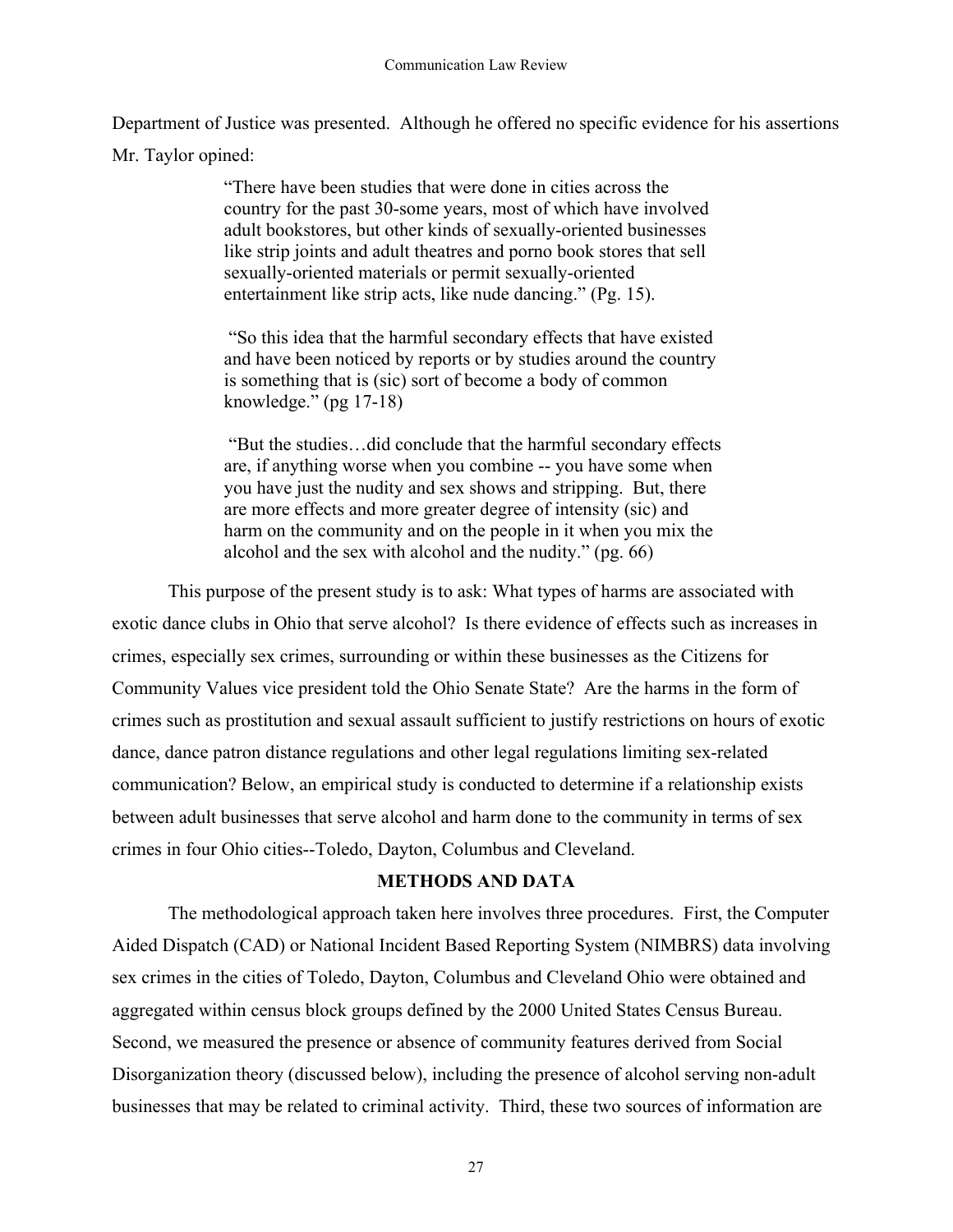combined for analyses in order to answer the following question: Once variables known to be related to crime events suggested by Social Disorganization theory have been statistically controlled, does the presence of adult entertainment in an alcohol serving establishment increase sex-related crimes above and beyond those crimes at alcohol serving establishments that do not present such entertainment?

# **Social Disorganization Theory and Crime**

Social disorganization theory, originally conceived by Shaw and McKay, has been used by criminologists to understand the causes of crime rates within urban neighborhoods.<sup>17</sup> Social disorganization theory specifies that impoverished local communities characterized by residential instability and made-up of ethnically diverse residents are more likely to lack social organization when compared to more affluent, homogenous neighborhoods with stable populations.18 Empirical research has demonstrated consistent support for Social Disorganization theory. Scholars have since reformulated and refined Shaw and McKay's classic model.<sup>19</sup> The principles of social disorganization have been applied to the link between local institutions (e.g., bars) and crime.<sup>20</sup> For example, researchers have reported that family disruption (measured as divorced families), low socio-economic status, residential stability, and heterogeneity accounted for much of the effect on rates of burglary.<sup>21</sup> In addition, recent studies show that burglary is influenced by other community characteristics, such as single parent households.<sup>22</sup>

# **Alcohol Outlet Businesses and Crime**

The principles of social disorganization theory also suggest that local businesses are associated with crime.<sup>23</sup> Peterson et al. argue that socially disorganized communities are less likely to attract and sustain conventional institutions such as banks, libraries, and recreational centers that help control crime.<sup>24</sup> However, businesses such as bars are likely to be more prevalent in disorganized neighborhoods and these businesses undermine crime control efforts.<sup>25</sup> This alcohol outlet-crime connection is consistent with Bursik and Grasmick's assertion that weak local institutions influence neighborhood life.<sup>26</sup> These weak institutions, operating within the broader urban context induce crime and the combination of weak institutions and social disorganization attributes are likely to foster even greater amounts of crime.<sup>27</sup> Therefore, the presence of bars in a neighborhood has been characterized as an indicator of social disorganization.<sup>28</sup> Alcohol establishments have also been conceptualized as crime "generators."<sup>29</sup> Watts and Rabow found a higher concentration of alcohol outlets in 213 socially disorganized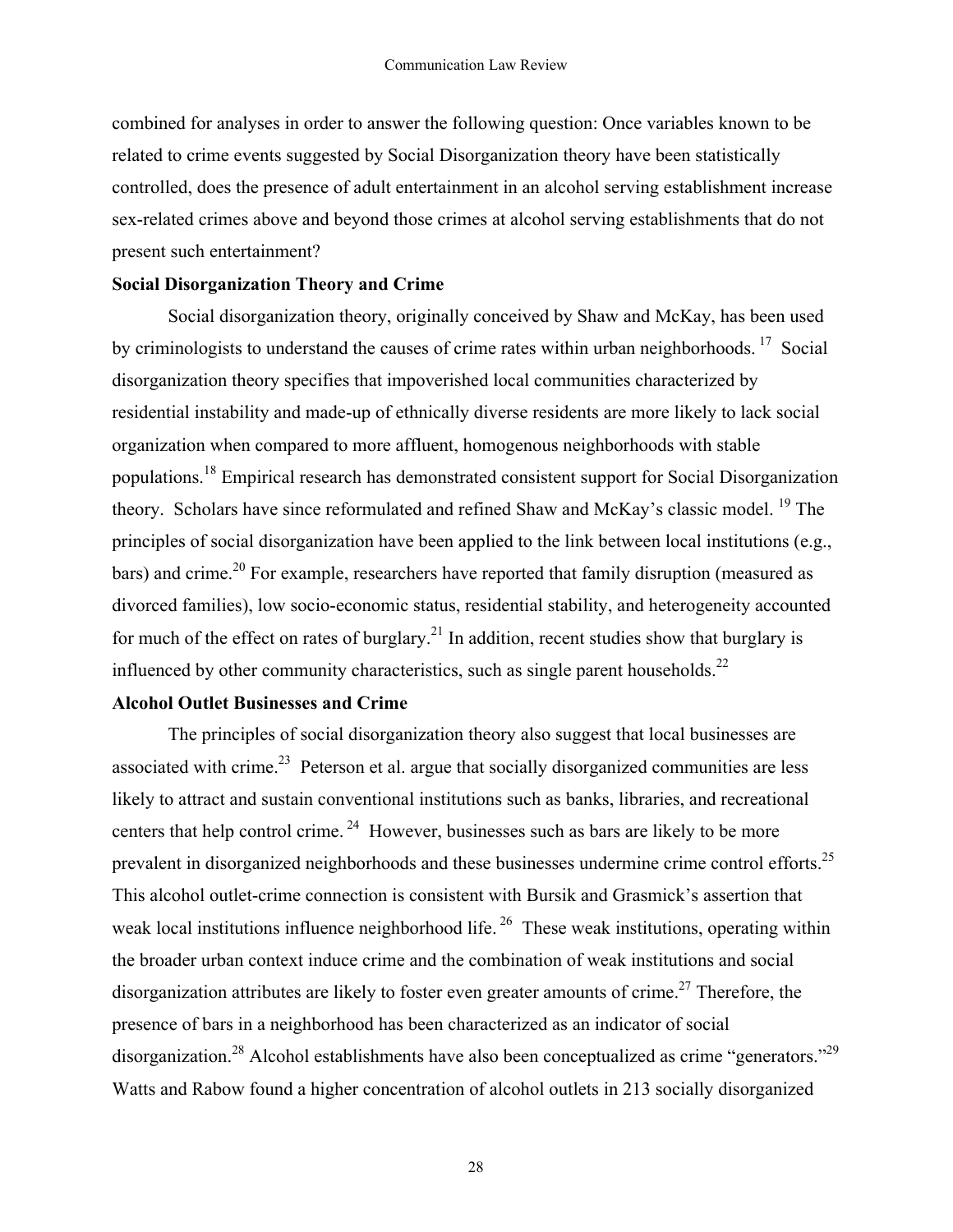California cities.  $30$  Other studies have posited a stronger effect for bars on crime than most other social disorganization predictors.<sup>31</sup> Overall, researchers have marshaled impressive evidence indicating that alcohol outlets influence crimes of rape, assault, homicide, robberies, auto-theft, public intoxication, and drunk driving.<sup>32</sup> Some studies also report that alcohol availability has such a profound effect on crime, namely homicide, that it intensifies the effect of poverty.33

# **Units of Analysis**

These studies have used a variety of different census units of analysis (e.g., tracts, block groups, and blocks) that vary by geographic size. For example, studies have that indicated a positive correlation exists between blocks occupied with a higher number of bars and higher rates of crime.<sup>34</sup> The total outlet rate of alcohol establishments in a community also appears to have a significant effect on non-lethal violence at the census tract level.<sup>35</sup> Additionally, the number of bars has been found to predict offender rates at the census tract level.<sup>36</sup> However, using 1990 census, crime, and alcohol outlet data at the block group level, Alaniz et al. examined the connection between immigrants and violence across three California communities.<sup>37</sup> The authors reported that violence was a function of alcohol availability and family breakdown (i.e., percent divorced) at the Census block group level.

# **Block Group Level U.S. Census Demographic Information for Four Ohio Cities**

The 2000 United States Census measures general demographic characteristics of each block group. These variables include, among others, measures of population, sex and age, race, relationships in household, household type measured at the block level. Using a Geographic Information System (GIS) program, Maptitude 4.5, we were able to link demographic characteristics of each census block group as measured by the 2000 United States Census to their geographical locations. The crime incident data were then plotted in the same map according to police records. Finally, a data file was constructed which included the demographic and crime incident frequencies for each block group.

As we noted above several variables investigated by others have been found to be important as predictors of crime activity. These include measures of population density, racial composition, and neighborhood characteristics. These social variables have been examined on the basis of the theory that a local area's population age structure (especially the presence of young adults), and its race/ethnic composition can affect both the size of the pool of motivated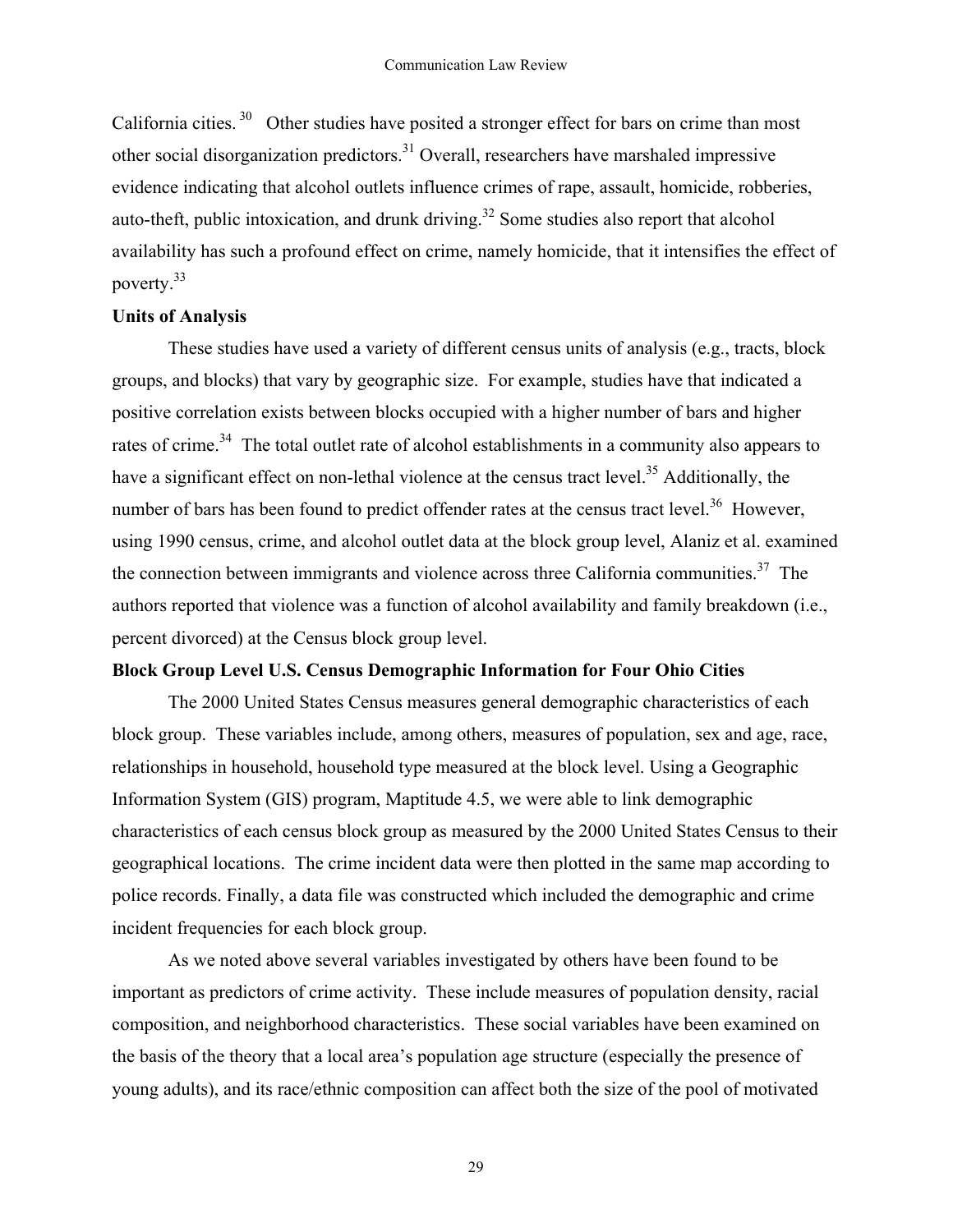crime offenders and the presence of suitable targets for predatory crimes. Variables that have been investigated and have been found to be most important as predictors of crime activity include measures of racial composition (number of African Americans and racial heterogeneity), family structure (as measured by number of single-parent households, female headed households), economic composition (as measured family income), and the presence of motivated offenders, primarily males between the ages of 18 and 25 and socioeconomic status as measured by level of education.<sup>38</sup>

In addition, it is necessary to control for neighborhood business and housing characteristics that may contribute to social disorganization such as the presence of vacant houses and lots and rental housing units and measures of neighborhood integration such as number of owner occupied housing units. Specific land uses are not only important in themselves but they also operate in interaction with variables that are indicative of social disorganization. The presence of alcohol serving establishments or bars identifies areas that might be particularly attractive for potential offenders.<sup>39</sup>

The list of population, general demographic characteristics, social disorganization variables and alcohol serving establishments measured at the census block group level included in the analyses appears immediately below.

## **Variable Group 1** POPULATION AREA

# **Variable Group 2**

MEDIAN\_AGE OF POPULATION NUMBER OF NONWHITES FEMALE HEAD OF HOUSEHOLD, NO HUSBAND MARRIED HOUSEHOLD FAMILIES MEDIAN AGE

# **Variable Group 3**

HOUSEHOLD MEDIAN INCOME OWNER OCCUPIED HOUSING UNIT VALUE-MEDIAN FAMILIES BELOW POVERTY LEVEL ADULTS (25+) WITH LESS THAN  $9^{TH}$  GRADE EDUCATION PERCENT OF ADULTS (25+) WITH BACHELOR'S DEGREE OR HIGHER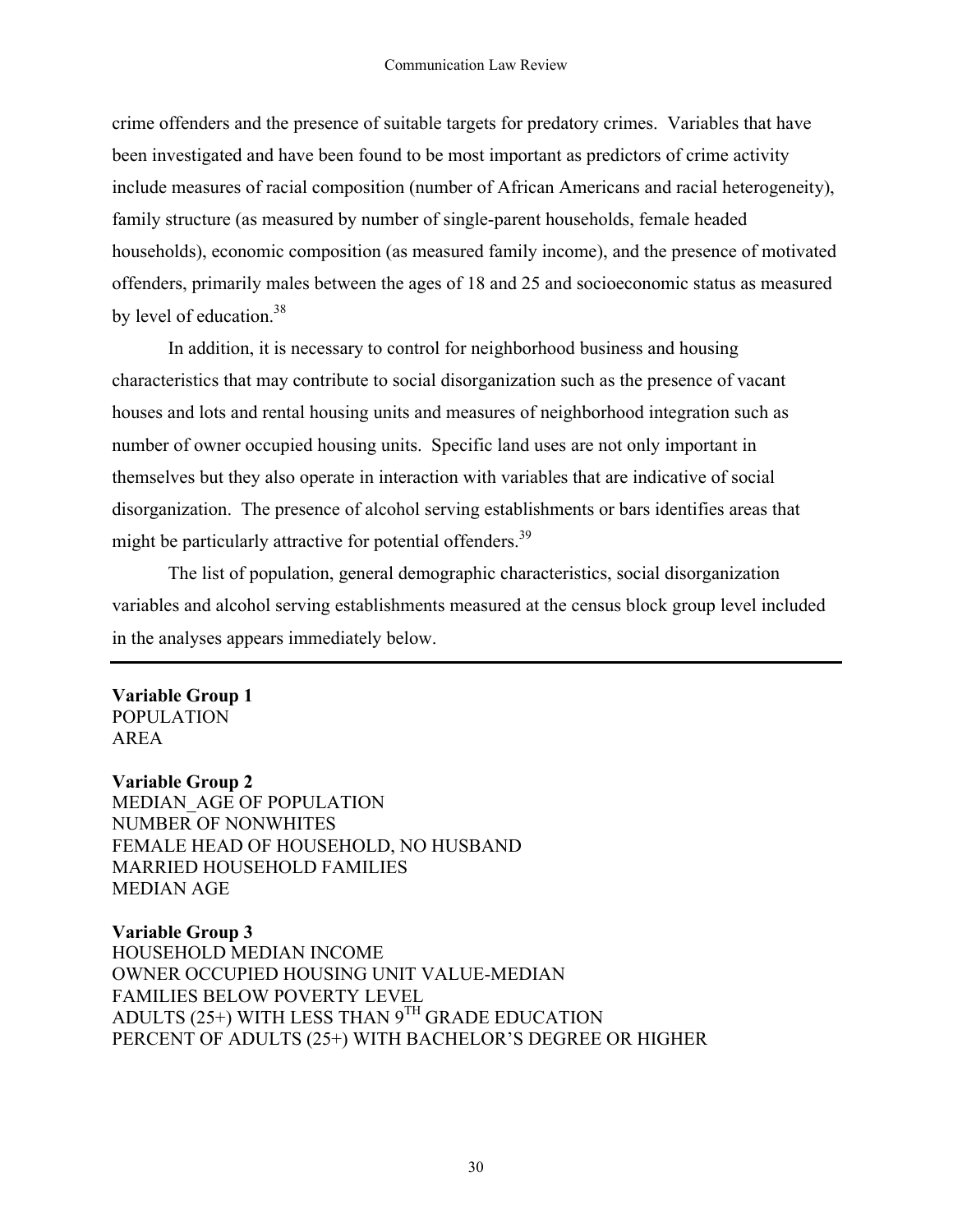#### Communication Law Review

# **Variable Group 4** HOUSE HOLD UNITS VACANT OCCUPIED HOUSEHOLDS-OWNER OCCUPIED

# **Variable Group 5** NUMBER OF ALCOHOL SERVING ESTABLISMENTS

# **Variable Group 6** PRESENCE OF ADULT CABARETS

Our analysis strategy entails entering these Census variables into a statistical analysis to control for the effects of these characteristics on crime incidents. After we control for demographic features, we then examine the relative contribution of the presence of an alcoholselling establishment in the neighborhood. Finally, after we have controlled for this variable, we then examine the impact of having an adult cabaret in the block group area on crime incidents. These analyses are undertaken on a city-by-city basis.

 $\mathcal{L}_\text{max}$  and  $\mathcal{L}_\text{max}$  and  $\mathcal{L}_\text{max}$  and  $\mathcal{L}_\text{max}$  and  $\mathcal{L}_\text{max}$  and  $\mathcal{L}_\text{max}$ 

Once the demographic and social disorganization variables are statistically controlled, the effect of the variables measuring the presence or absence of adult cabarets (variable group 6) in the block group is examined.

The analysis reported below was designed to answer the question: Once we have controlled for characteristics of the immediate "neighborhood" (census block group) known to be related to crime and community disorder, including alcohol serving establishments, what is the effect of the presence of an adult cabaret in a census block group on crime events? This comprehensive form of analysis is necessary to insure that once other sources of variability in crime incidents, known from past research, are statistically controlled the effect of the adult business as a source of crime and disorder in the area may manifest itself.

## **The Toledo Study**

#### **Method**

## **Locating the Adult Cabarets and Alcohol Serving Establishments**

A comprehensive list of adult cabaret businesses was obtained for the City of Toledo. Three alcohol serving adult cabarets establishments were identified and examined in the present study. We also obtained a comprehensive list of alcohol serving licensees in Toledo who were issued licenses to sell alcoholic beverages by the Ohio Department of Commerce, Division of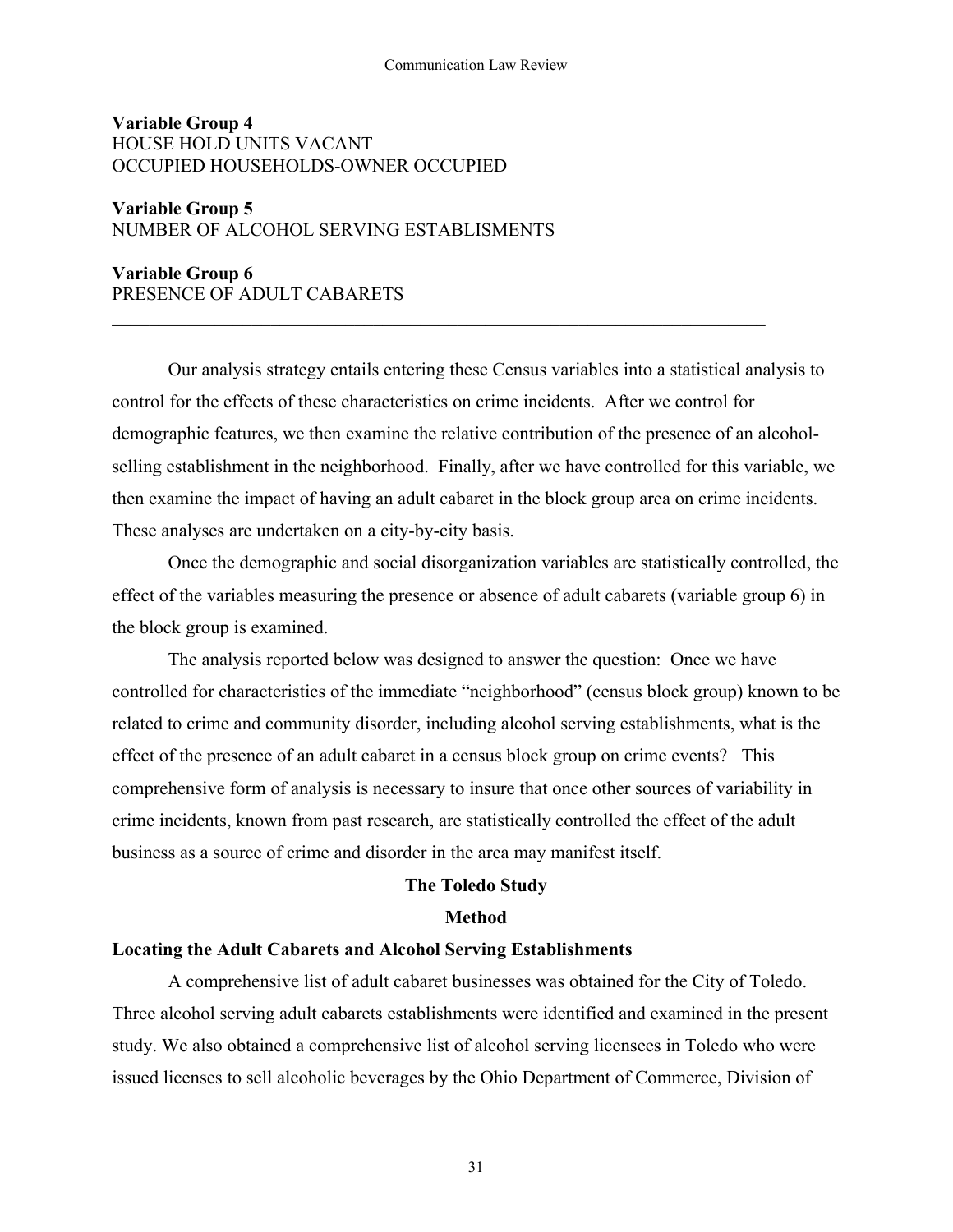Liquor Control. (The list of cabaret and bar establishments may be obtained from the authors). The addresses of these businesses were located within the census block groups by using the GIS mapping program.

# **Measuring Crime and Disorder Incidents**

For the analyses below we rely on crime incident report data collected by the City of Toledo Police Department Computer Automated Dispatch (CAD). This included records of dispatches or calls for service (CFS) that were either police-initiated or calls from the public during the five years. Each record contained the date, time, location, and the disposition of the call. In this study we employ only the calls for service for which a report or arrest is made. During the period between January 1998 and December 31, 2002, the Toledo Police Department had dispatch records for 1074 incidents of sexual assault and rape, 248 prostitution incidents, and 377 obscene activities.

# **Locating the Crime Incident Calls for Service by Address**

The crime incident data were then plotted by address in Toledo using Maptitude 4.5. Initially, an attempt was made to plot all calls based upon the street name and address using the "very strict" location criterion option (i.e., only those addresses for which an exact street name and number match to those stored in Maptitude are plotted). This resulted in the plotting of roughly 90% of all calls for service. We then use the "normal" criterion to locate the rest of incidents by allowing for some misspelling of street names by the police. This procedure allowed the GIS program to plot an additional eight-percent of calls for services. The remaining two-percent of the calls were not plotted.

# **Results**

A series of hierarchical ordinary least squares (OLS) regression were conducted. The population, demographic and social disorganization variables were entered into the regression equation in the first four blocks. The alcohol serving establishment predictor variable (adult business cabarets were eliminated from this stage) was then entered into the model. This was followed by a block measuring the presence or absence of adult cabarets. A summary of results of the hierarchical regression analyses for sexual assault and rape, prostitution, and obscene activity calls for service events in Toledo are displayed in Table 1.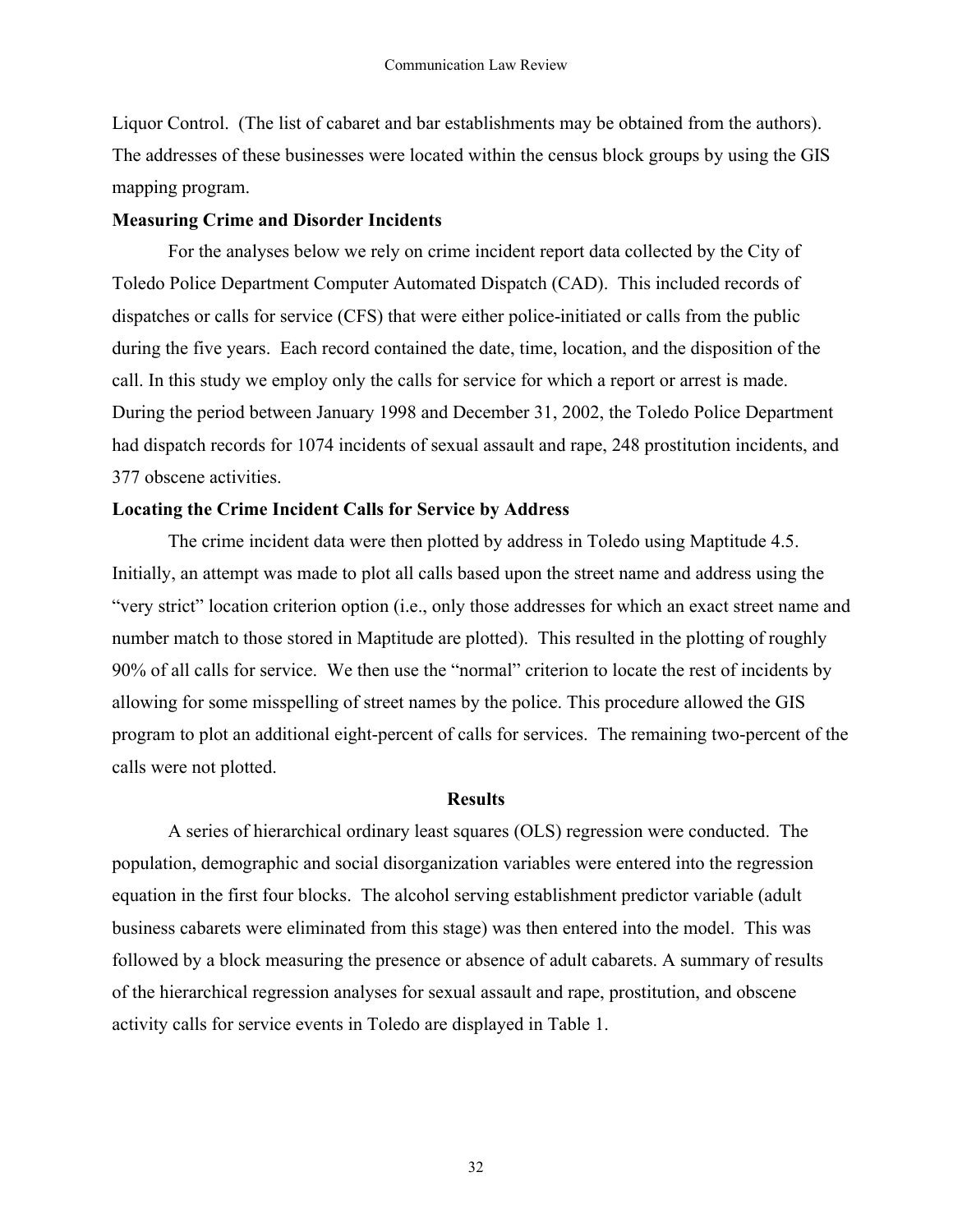## **Sexual Assault and Rape**

In Toledo, the hierarchical regression model explained 54 percent of the variability in sexual assault and rape incidents across census block groups ( $R^2 = .54$ ). The first variable cluster measuring population and geographic area accounted for five-percent of the variability. The addition of the demographic variables set added another 39 percentage points to the explanatory power of the model. The addition of the next block of variables contributed five additional percentage points to the model's explanatory power. The block measuring the housing variables was statistically significant and explained an additional four-percent of variability. The addition of the single variable measuring alcohol-serving establishments added approximately twopercent to the model's predictive power. *Finally, the variable measuring the presence of an adult cabaret added no statistically significant predictive power to the model.*

## **Prostitution**

As can be seen from Table 1, the hierarchical regression analyses for prostitution calls for service events in Toledo accounted for 30 percent of the variability in these crime incidents across census block groups. The first variable cluster measuring population and geographic area was not a significant contributor to predicting prostitution incidents in Toledo. In the second step, the addition of the demographic variables set added a statistically significant 15 percent explanatory power to the overall model. The addition of the next block of variables significantly contributed nine percentage points to the model's total explanatory power. The block measuring the housing variables was statistically significant and contributed an additional four-percent to the model. The addition of the single variable measuring alcohol-serving establishments added approximately three percent to the model's predictive power. Finally, the variable measuring the presence of an adult cabaret added no statistically significant predictive power to the model.

## **Obscene Activities**

The hierarchical regression analyses for public obscene events in Toledo explained 33 percent of the variability in these crime incidents across census block groups. The first variable cluster measuring population and geographic area is significant contributor accounting for almost five percent of the total variability in the model. In the second step, the addition of the demographic variables set added a statistically significant almost 13 percent explanatory power to the overall model. The addition of the next block of variables significantly contributed about four and one half percentage points to the model's total explanatory power. The block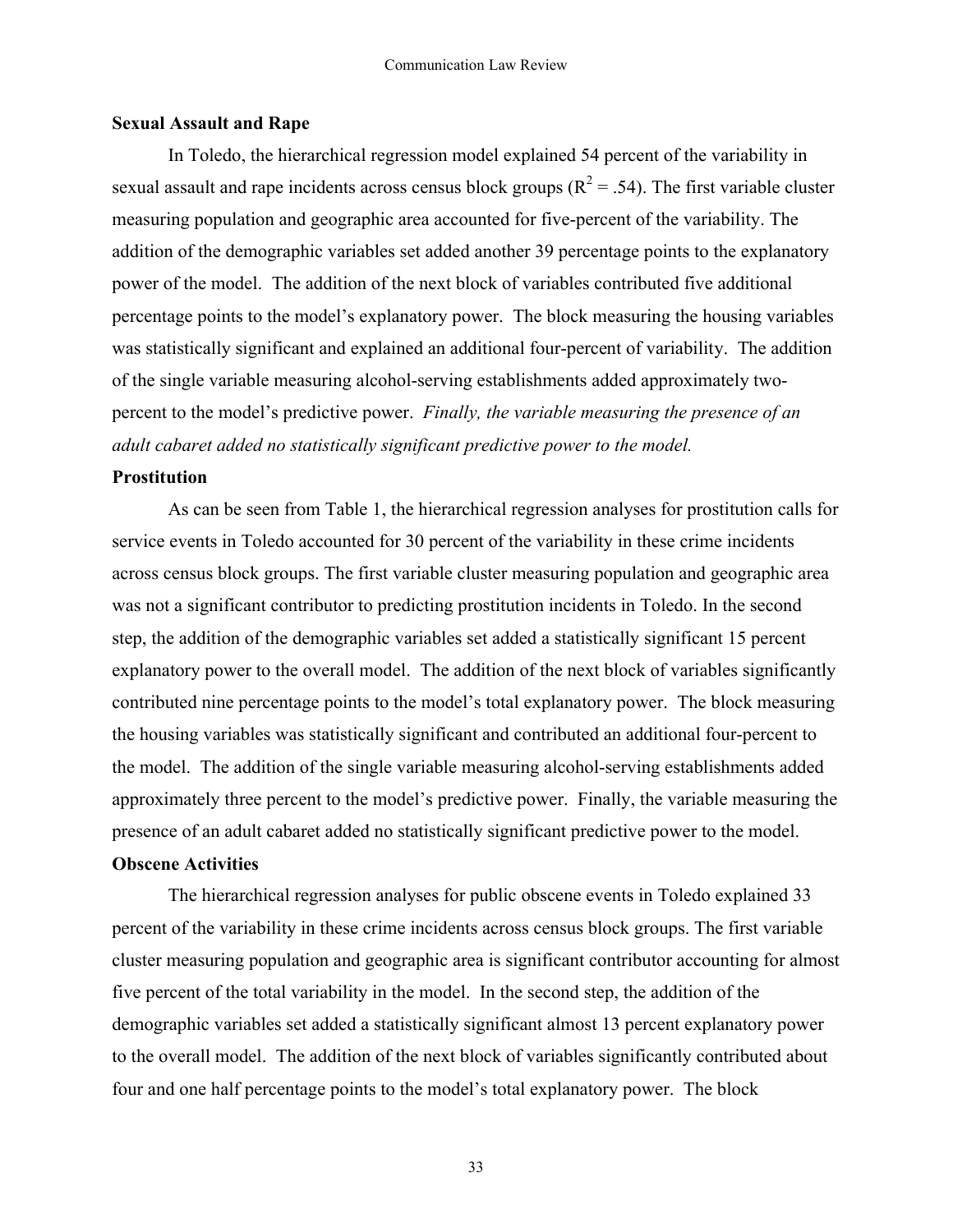measuring the housing variables was statistically significant and contributed an additional seven percent to the model. The addition of the single variable measuring alcohol-serving establishments added approximately three percent to the model's predictive power. The variable measuring the presence of an adult cabaret added was significant and added approximately threepercentage point to the explanatory power of the model. Overall the result of this regression analysis suggests that although the presence of an adult cabaret may be a statistically significant factor, social economic status, demographics, and the presence of non-adult alcohol serving establishments are far better predictors of where these obscene activities occur in Toledo.

# **Comparison of alcohol serving and cabarets in terms of sex crimes**

Although our regression analyses revealed that the presence of non-adult alcohol serving establishments is a far better predictor of sex related crime incidents than the presence of adult cabarets in Toledo, one may still argue that sex crimes may occur on the premises of these cabarets more frequently than non-adult alcohol serving businesses. In other words adult cabarets may not be located in areas where sex crimes frequently occur, but these cabarets themselves may be the "hotspots" of such crimes incidents as compared to a non-adult alcohol serving club. To test this possibility, we compared the number of sex crime related police dispatches to nonadult alcohol serving establishments and adult cabarets in Toledo. The result of this analysis suggests 13 non-adult alcohol-serving businesses in Toledo were the source of at least one sexrelated incident in the period of five years. In contrast, zero sex-related crime incidents were reported at the three adult cabarets in Toledo.

# **The Columbus Study**

# **Method**

A comprehensive list of adult cabaret businesses was obtained from the City of Columbus. Fifteen alcohol serving adult cabarets establishments were identified and included in the present study. We also obtained a comprehensive list of alcohol serving licensees in Columbus who were issued licenses to sell alcoholic beverages by the Ohio Department of Commerce, Division of Liquor Control. These business addresses were located within each of census block groups using a Maptitude 4.5.

## **Measuring Crime and Disorder Incidents**

For the analyses below we relied on crime incident report data collected by the City of Columbus Police Department Computer Automated Dispatch (CAD). This included records of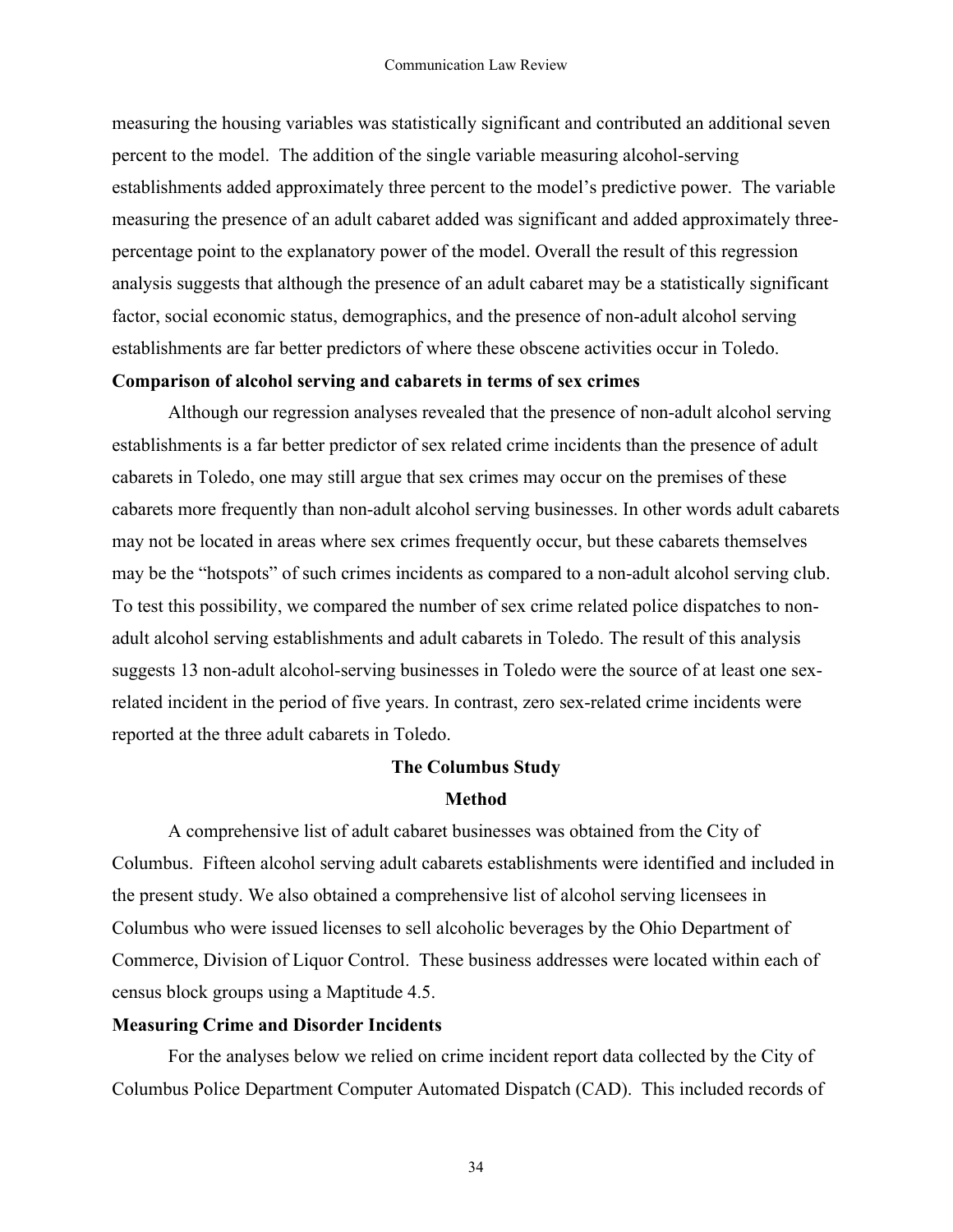dispatches or calls for service that were either police-initiated or calls from the public in a period of five years from January 1, 1998 to December 31, 2002. Each record contained the date, time, and location of the call and the disposition of the call. In this study we employ only the calls for service for which a report or arrest is made. Due to the nature of radio codes used by Columbus Police Department, finer categorization of sex offenses is impossible. A general sex offenses category was used to indicate all sex crimes in progress and sex crime reports. A total of 3580 sex offense incidents were included in the police calls for service data during the five year period.

## **Locating the Crime Incident Calls for Service by Address**

The crime incident data were plotted by address in Columbus using Maptitude 4.5. Initially, an attempt was made to plot all calls based upon the street name and address using the "very strict" location criterion option. This resulted in the plotting of roughly 92-percent of all calls for service. Next, we used the "normal" criterion that allows for some misspelling of street names by the police the remaining addresses to plot an additional seven-percent of total calls for service. The remaining one-percent of the calls were not plotted.

#### **Results**

Using the same groups of variables described in the Toledo analysis above, a hierarchical multiple regression analysis was conducted to predict sex offense incidents in Columbus, OH. The population, demographic and social disorganization variables were entered into the regression equation in the first four blocks. The alcohol serving establishment predictor variable (adult business cabarets were eliminated from this stage) was then entered into the equation. This was followed by a variable measuring the presence or absence of adult cabarets.

The result of this hierarchical regression analysis is displayed in Table 2. The table displays the variables that were entered at each of the six different stages and how much variance in sex assaults and rape events across the census block groups in Columbus is accounted for at each stage. As can be seen from the table, the overall regression model successfully accounted for 40 percent of the variability in sex offense incidents across census block groups.

The first variable cluster measuring population and geographic area accounted for 1.5 percent of the variability. The addition of the demographic variables set added another 28 percent to the explanatory power of the model. The next block of variables measuring social economic status and education contributed statistically significant six-percentage points to the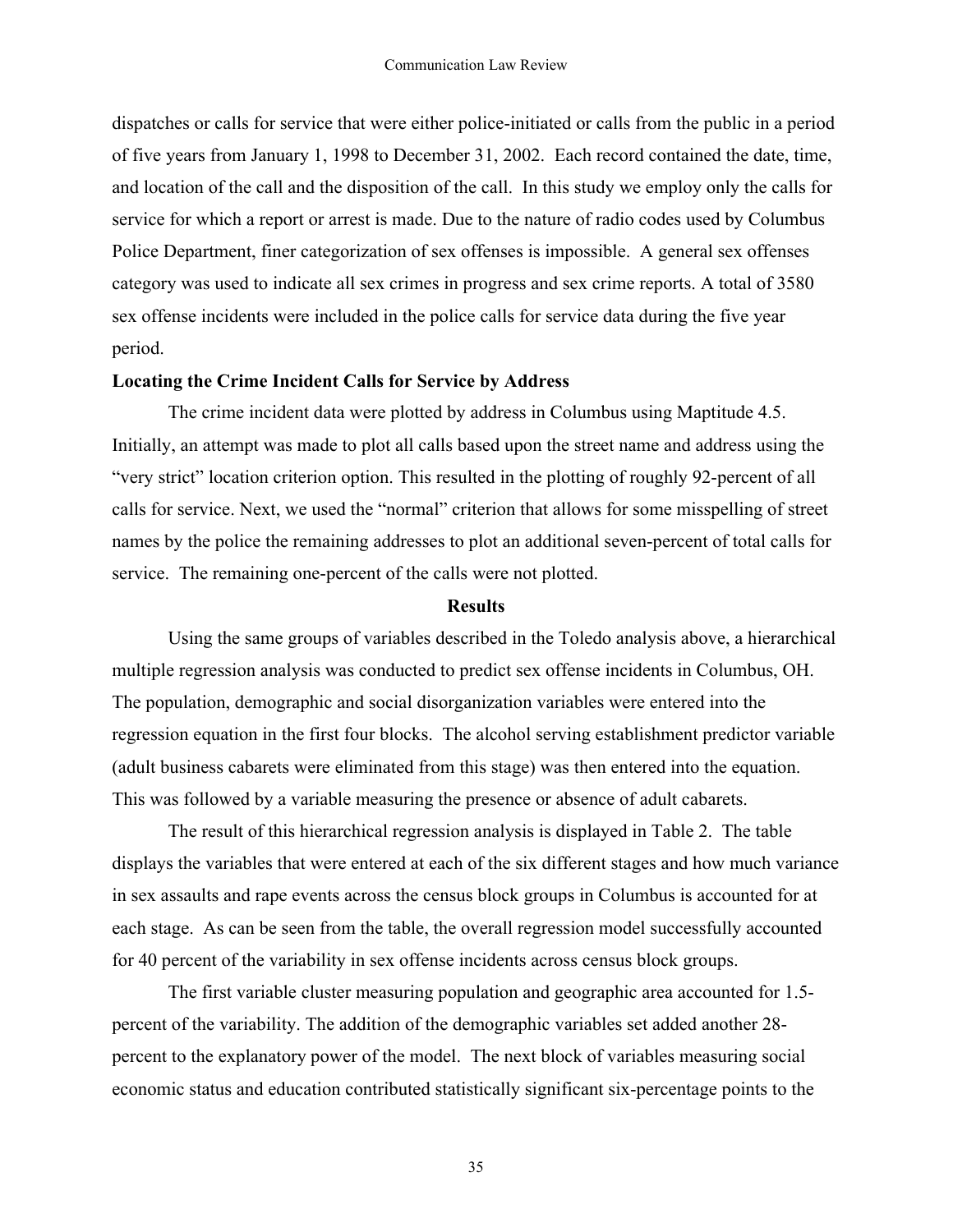model's explanatory power. The block measuring the housing variables, although was statistically significant, only contributed an additional two-percent to the model. The addition of the single variable measuring alcohol-serving establishments added approximately three percentage points to the model's predictive power.

Finally, the variable measuring the presence of an adult cabaret added no statistically significant predictive power to the model. *In fact, the analyses revealed a negative beta coefficient for the variable measuring the presence of adult cabarets in the last step of the regression model.*

## **Comparison of Alcohol Serving and Cabarets**

To test the possibility that sex offenses may have higher occurrences at the adult cabarets than at the non-adult alcohol serving establishments despite the fact that they are not located in areas where such incidents frequently occur, we conducted an analysis comparing the number of sex offense police dispatches to non-adult alcohol serving establishments and adult cabarets in Columbus. This analysis revealed that the 22 non-adult establishments were associated with a total of 30 sex offenses in five years of available data. However, there were only two sex incidents during the same five-year period at the 15 alcohol-serving adult cabarets.

## **The Dayton Study**

## **Method**

## **Locating the Adult Cabarets and Alcohol Serving Establishments**

A comprehensive list of adult cabarets, adult video/bookstores and other adult businesses was obtained from the City of Dayton, OH. The five alcohol-serving adult cabarets establishments were examined in the Dayton study. A comprehensive list of alcohol serving establishments in Dayton with alcohol serving licenses issued by the Ohio Department of Commerce, Division of Liquor Control was also obtained. These business addresses were located and plotted within the census block groups.

### **Measuring Crime and Disorder Incidents**

In the Dayton study, we relied on crime data reported by the Dayton Police Department to the National Incident Based Reporting System (NIBRS) in a four-year period of time from 1/1/1999 to 12/31/2002. NIBRS is an incident-based reporting system for crimes known to the police. For each crime incident coming to the attention of law enforcement, a variety of data are collected about the incident. These data include the nature and types of specific offenses in the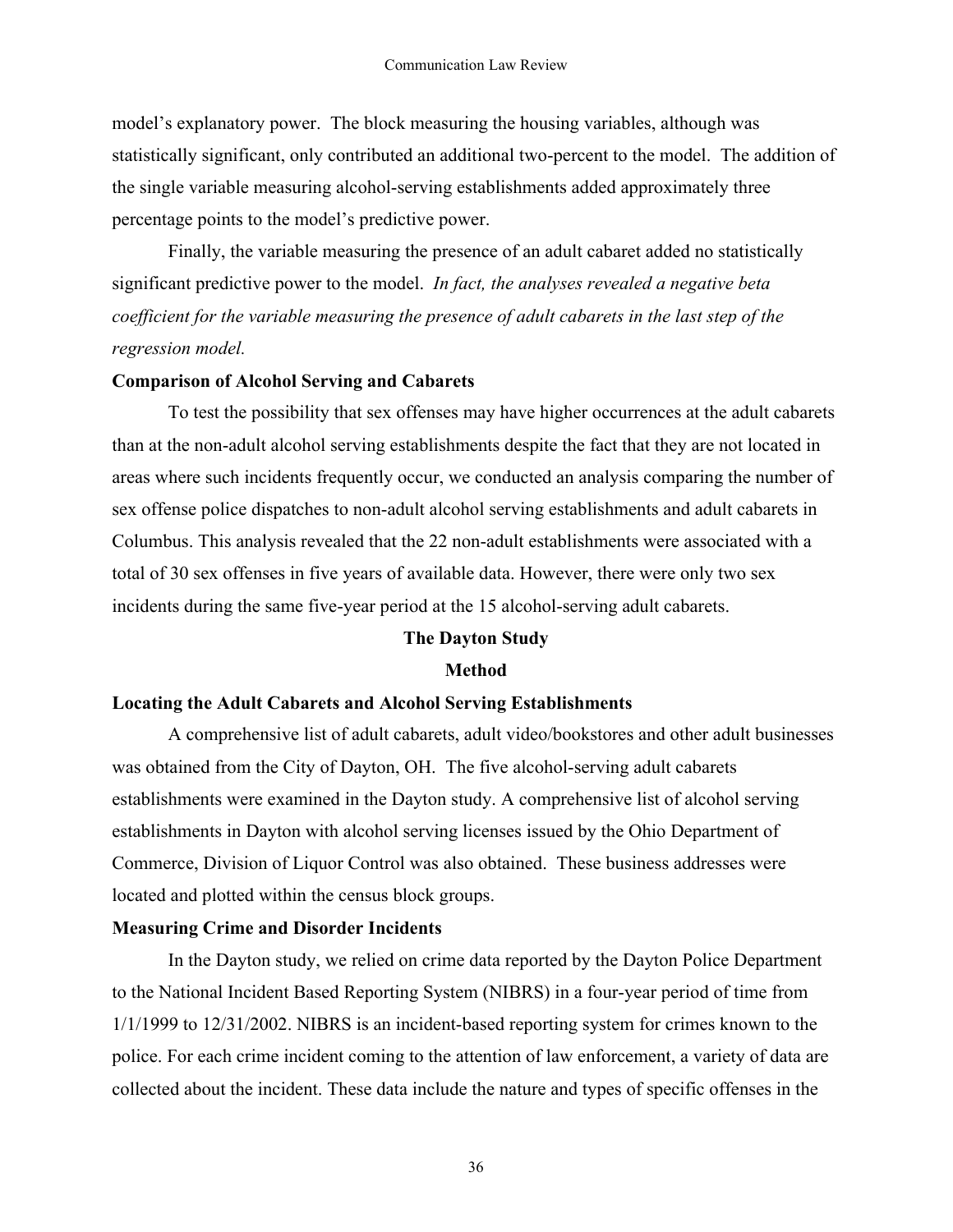incident, characteristics of the victim(s) and offender(s), types and value of property stolen and recovered, and characteristics of persons arrested in connection with a crime incident.

The NIBRS improves on the Uniform Crime Reports (UCR) by examining a large number of detailed offense categories at an incident-based level, eliminating the hierarchy rule of choosing one primary crime per incident, and forming a hierarchical record structure to link victims, offenders, offenses, and arrested persons to every incident. Similar to UCR, NIBRS is a crime-reporting database; that is, only crimes reported to and recorded by law enforcement agencies are included in the database. Unlike CAD, which is a comprehensive index of police activity concerning calls for service that may not result in a crime being recorded, NIBRS data only includes crime activity verified by the police.

Based on the codebook provided by the National Archive of Criminal Justice Data, three categories of sex crimes were devised in this study: 1) Forcible Rape, which included Forcible Rape, Forcible Sodomy, Sexual Assault with an Object, and forcible fondling. 2) Prostitution, and 3) Other Sex Crimes, which included Obscenity, Statutory Rape, Incest, and Peeping Tom. During the four years for which we had data, there were 940 forcible rape incidents, 1970 prostitution incidents, and 111 other sex crimes.

## **Locating the Crime Incident Calls for Service by Address**

The crime incident data were plotted by address in Dayton, OH, using Maptitude GIS software. Because each crime incident included the NIBRS data was recorded with high levels of precision, we were able to plot all 100% of crime incidents using the "very strict" mapping criterion.

# **Results**

Using the same groups of geographical, demographic, and social economic variables used in the Toledo and Columbus analyses above, a series of hierarchical multiple regression analyses were conducted to predict sex crimes in Dayton, OH (see Table 3). The population, demographic and social disorganization variables were entered into the regression equation in the first four blocks. The alcohol serving establishment predictor variable (adult business cabarets were eliminated from this stage) was then entered into the equation. This was followed by a variable measuring the presence or absence of adult cabarets.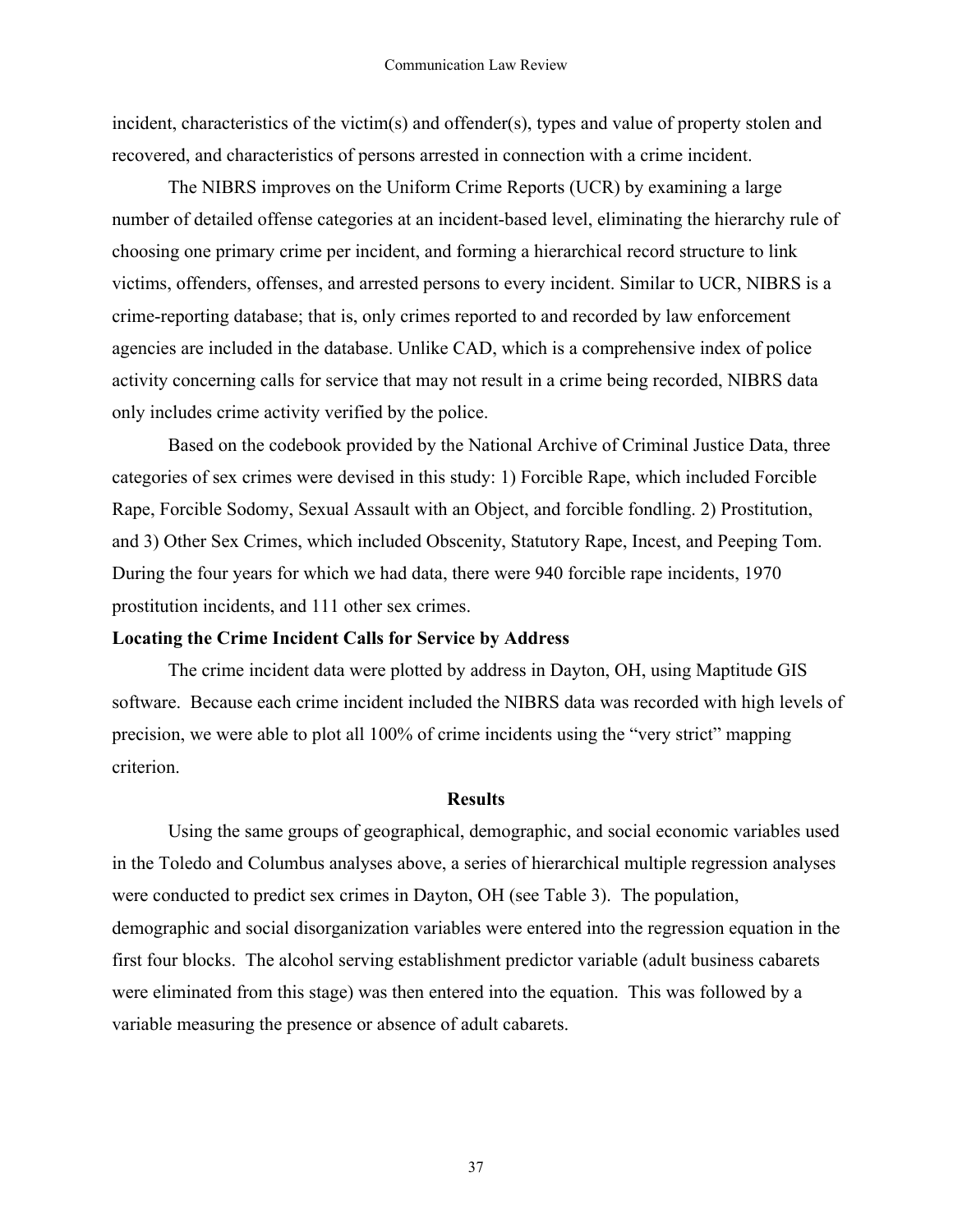## **Predicting Forcible Rape Crime Incidents**

The result of this hierarchical regression analysis successfully accounted for 50 percent of the variability in forcible rape crime incidents across census block groups. The first variable cluster measuring population and geographic area accounted for four percent of the variability. The addition of the demographic variables set added another 27 percent to the explanatory power of the model. The next block of variables measuring social economic status and education accounted for 14 percent of the total variability in rape crime. The block measuring the housing variables, although was statistically significant, only contributed an additional four percent to the model. The addition of the variable measuring alcohol-serving establishments added approximately three and one half percent to the model's predictive power. *Finally, the variable measuring the presence of an adult cabaret added no statistically significant predictive power to the model.*

Similar to the Columbus results, the hierarchical regression analysis for forcible rape revealed a *negative* but non-significant beta coefficient for the variable measuring the presence of adult cabarets in the last step of the regression model.

## **Predicting Prostitution Incidents**

The overall regression model successfully accounted for 33 percent of the variability in prostitution incidents crimes across census block groups. The first variable cluster measuring population and geographic area accounted for three percent of the variability. The addition of the demographic variables set added another five percent to the explanatory power of the model. The next block of variables measuring social economic status and education accounted for nine percent of the total variability in rape crime. The block measuring the housing variables, although was statistically significant, only contributed an additional Seven and one half percent to the model. The addition of the variable measuring alcohol-serving establishments added approximately eight percent to the model's predictive power. Finally, the variable measuring the presence of an adult cabaret added no statistically significant predictive power to the model.

In addition, we again found a *negative* beta coefficient for the variable measuring the presence of adult cabarets in the last step of the regression model.

## **Predicting Other Sex Crimes**

The result of a third hierarchical regression analysis suggests that the overall model successfully accounts for almost 30 percent of the variability in other sex crimes across census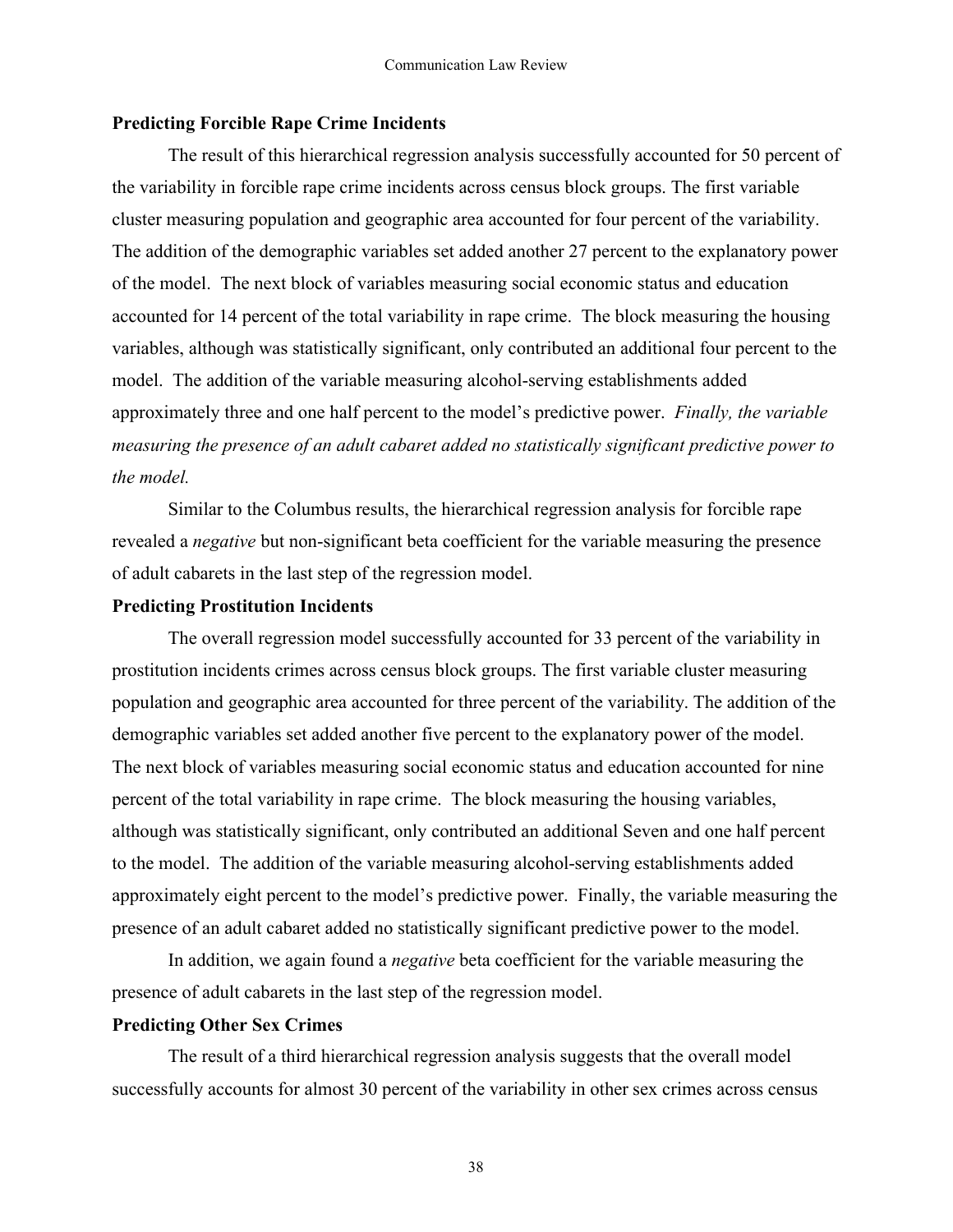block groups. The first variable cluster measuring population and geographic area was not statistically significant. The addition of the demographic variables set added a significant 14 percent to the explanatory power of the model. The next block of variables measuring social economic status and education accounted for six percent of the total variability in rape crime. The block measuring the housing variables, although was statistically significant, only contributed close to three percent to the model. The addition of the variable measuring alcoholserving establishments added approximately five and one half percent to the model's predictive power*. Finally, the variable measuring the presence of an adult cabaret added no statistically significant predictive power to the model.* Once again, we found a *negative* beta coefficient for the variable measuring the presence of adult cabarets in the last step of the regression model.

# **Comparison of Alcohol Serving Nonadult and Adult Cabarets**

To test the possibility that sex crimes may occur more frequently at the adult cabarets than at the non-adult alcohol serving establishments despite the fact that they are not located in areas where sex crimes frequently occur, we conducted an analysis comparing the number of different types of sex crimes at non-adult alcohol serving establishments and adult cabarets in Dayton. We found that 14 non-adult alcohol-serving establishments had a total of 41 sex offenses during 1/1/1999 and 12/31/2002 that were officially registered by the police using the NIBRS. However, there is not a single sex crime at the five adult cabarets during the same fouryear period. It is clear that adult cabarets in Dayton do not have a higher sex crime rate than non-adult alcohol serving clubs.

# **The Cleveland Study**

## **Method**

# **Locating the Adult Cabarets and Alcohol Serving Establishments**

The Cleveland analysis examined 12 alcohol-serving adult establishments. We obtained a comprehensive list of alcohol serving licensees in Cleveland who were issued licenses to sell alcoholic beverages by the Ohio Department of Commerce, Division of Liquor Control. These business addresses were located and mapped within the census block groups by using Maptitude 4.5.

# **Measuring Crime and Disorder Incidents**

The City of Cleveland Police Department's CAD records from December 31, 1997 to February 28, 2003 were examined in this study. Each record contained the date, time, type, and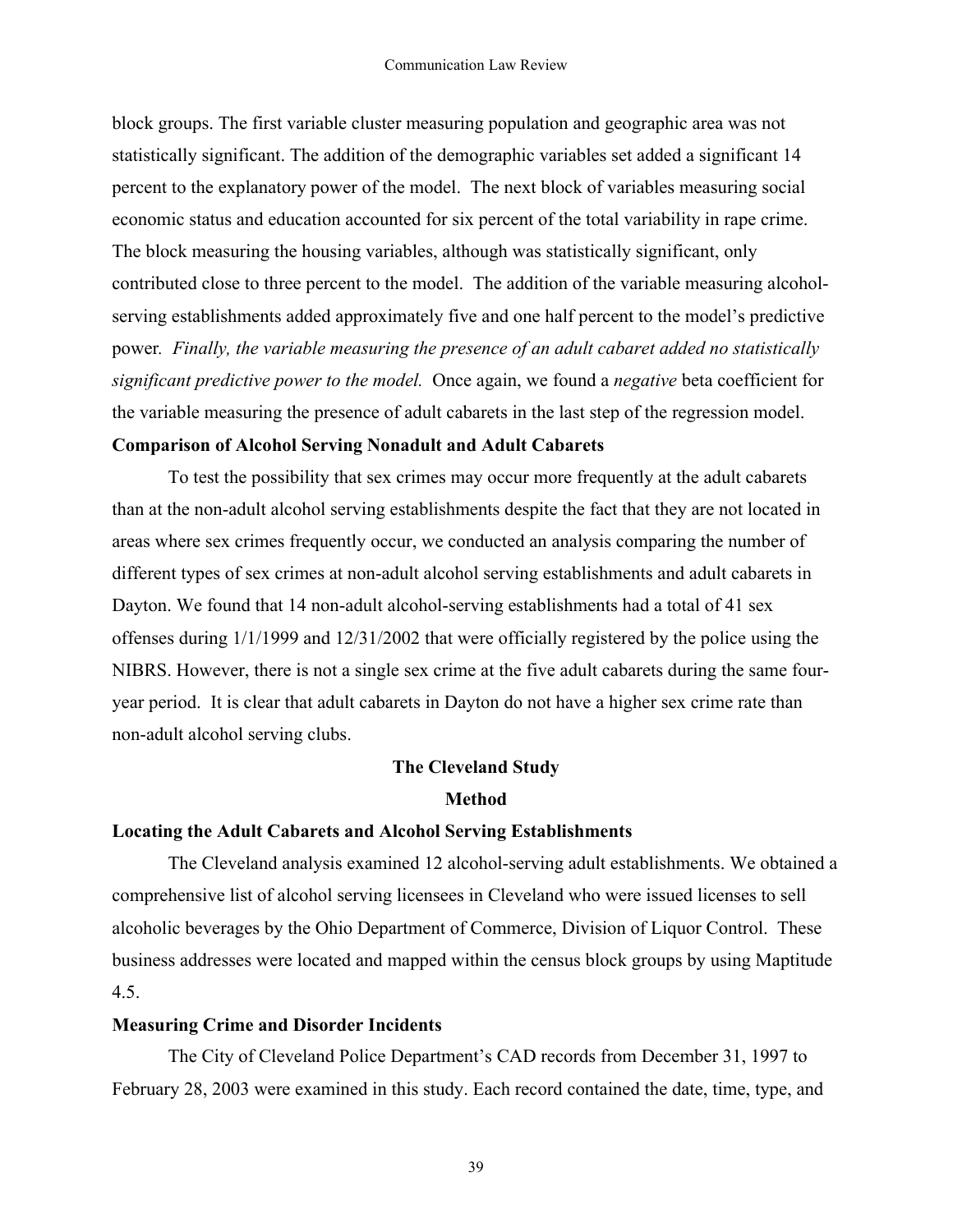location of the call. Due to limitations of the dataset provided by the Cleveland Police Department, we were not able to select only those calls for service for which a report or arrest is made. For the 5-years available CAD data, there were 953 rape incidents, 1205 prostitution incidents, and 1803 pubic indecency incidents.

# **Locating the Crime Incident Calls for Service by Address**

The sex crime incident data were plotted by address using Maptitude 4.5. The initially attempt plot all calls based upon the street name and address using the "very strict" location criterion option resulted in the plotting of roughly 86% of all incidents. Next, we used the "normal" criterion to allow for an additional 8% plotting rate. The remaining 6% of the calls were not plotted.

# **Results**

A series of hierarchical multiple regression analyses were conducted to predict three types of sex crimes in Cleveland, OH (see Table 4). The population, demographic and social disorganization variables were entered into the regression equation in the first four blocks. The alcohol serving establishment predictor variable (adult business cabarets were eliminated from this stage) was then entered into the equation.

# **Predicting Rape Incidents**

The overall regression model successfully accounted for 44 percent of the variability in rape crimes across census block groups. The first variable cluster measuring population and geographic area accounted for almost three percent of the variability. The addition of the demographic variables set added another 30 percent to the explanatory power of the model. The next block of variables measuring social economic status and education accounted for seven and one half percent of the total variability in rape crime. The block measuring the housing variables, although was statistically significant, only contributed an additional one percent to the model. The addition of the variable measuring alcohol-serving establishments added approximately two percent to the model's predictive power. *Finally, the variable measuring the presence of an adult cabaret added no statistically significant predictive power to the model.*

# **Predicting Prostitution Incidents**

The overall regression model successfully accounts for 23 percent of the variability in prostitution incidents across census block groups. The first variable cluster measuring population and geographic area accounted for one-percent of the variability. The addition of the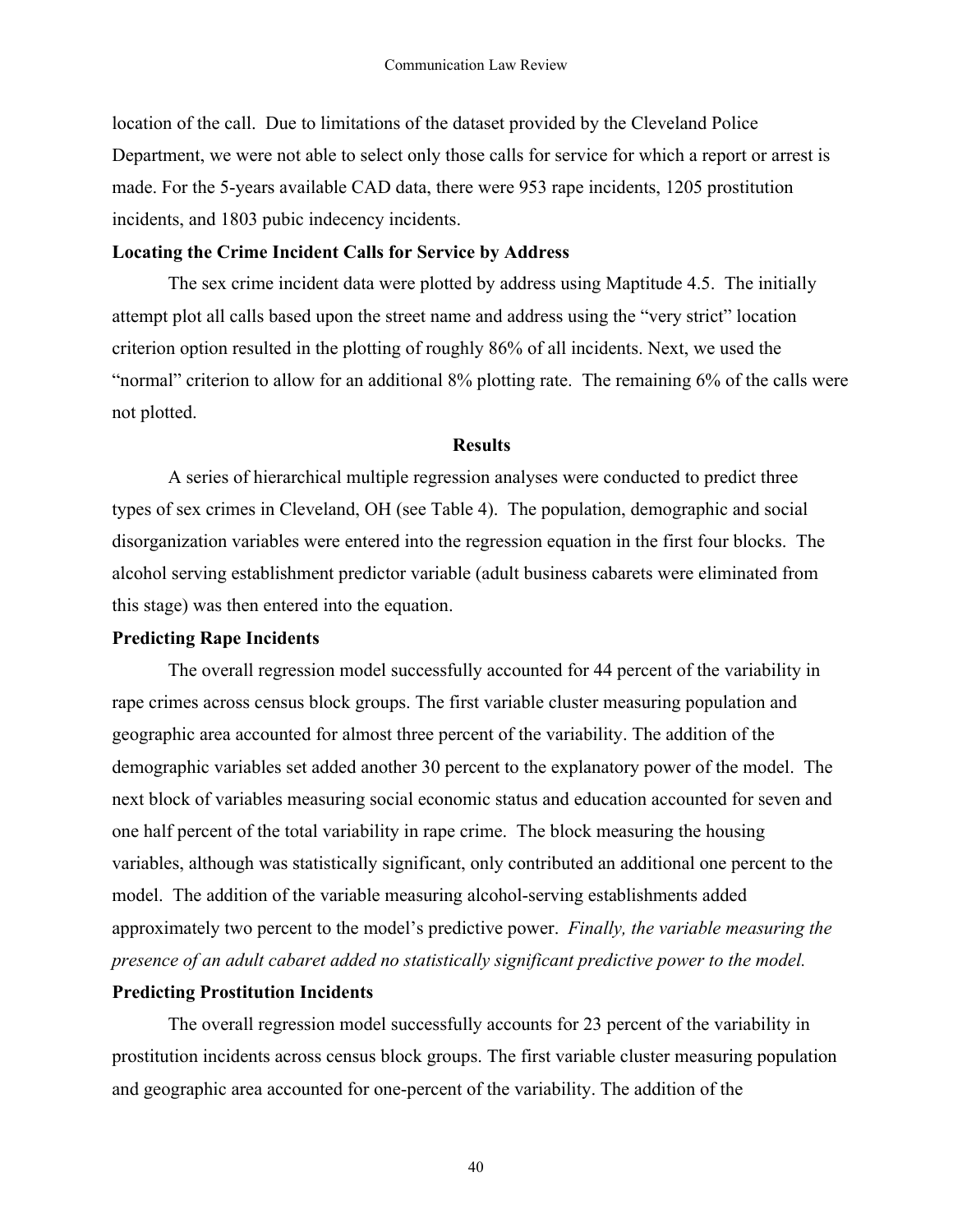demographic variables set added another 14 percent to the explanatory power of the model. The next block of variables measuring social economic status and education accounted for fivepercent of the total variability in rape crime. The block measuring the housing variables, although was statistically significant, only contributed an additional three-percent to the model. The addition of the variable measuring alcohol-serving establishments added approximately seven tenth of a percent to the model's predictive power. *Finally, the variable measuring the presence of an adult cabaret added no statistically significant predictive power to the model.*

## **Predicting Public Indecency and Indecent Exposure**

The overall regression model successfully accounts for almost 45 percent of the variability in public indecency incidents across census block groups. The first variable cluster measuring population and geographic area was statistically significant and contributed close to three percent of the total variability in indecent exposure and public indecency calls for service. The addition of the demographic variables set added a significant 28 percent to the explanatory power of the model. The next block of variables measuring social economic status and education accounted for nine percent of the total variability in rape crime. The block measuring the housing variables, although was statistically significant, only contributed close to two percent to the model. The addition of the variable measuring alcohol-serving establishments added approximately three percent to the model's predictive power. Finally, the variable measuring the presence of an adult cabaret added no statistically significant predictive power to the model.

## **Comparison of Alcohol Serving Nonadult and Adult Cabarets**

To test the possibility that sex crimes may occur more frequently at the adult cabarets than at the non-adult alcohol serving establishments despite the fact that they are not located in areas where sex crimes frequently occur, we conducted a analysis comparing the number of different types of sex crimes at non-adult alcohol serving establishments and adult cabarets in Cleveland. The result of this analysis suggests that 28 non-adult alcohol-serving clubs reported a total of 36 sex related calls for service during 12/31/1997 and 2/28/2003, while there were only 2 sex related calls for service from the 12 adult cabarets during the same five-year period. Adult cabarets in Cleveland do not have a higher sex crime rate than non-adult alcohol serving clubs.

## **DISCUSSION**

In order to test the assumption that adult cabarets that serve alcohol are associated with negative secondary effects, an empirical study of prostitution, sexual assault and other sexual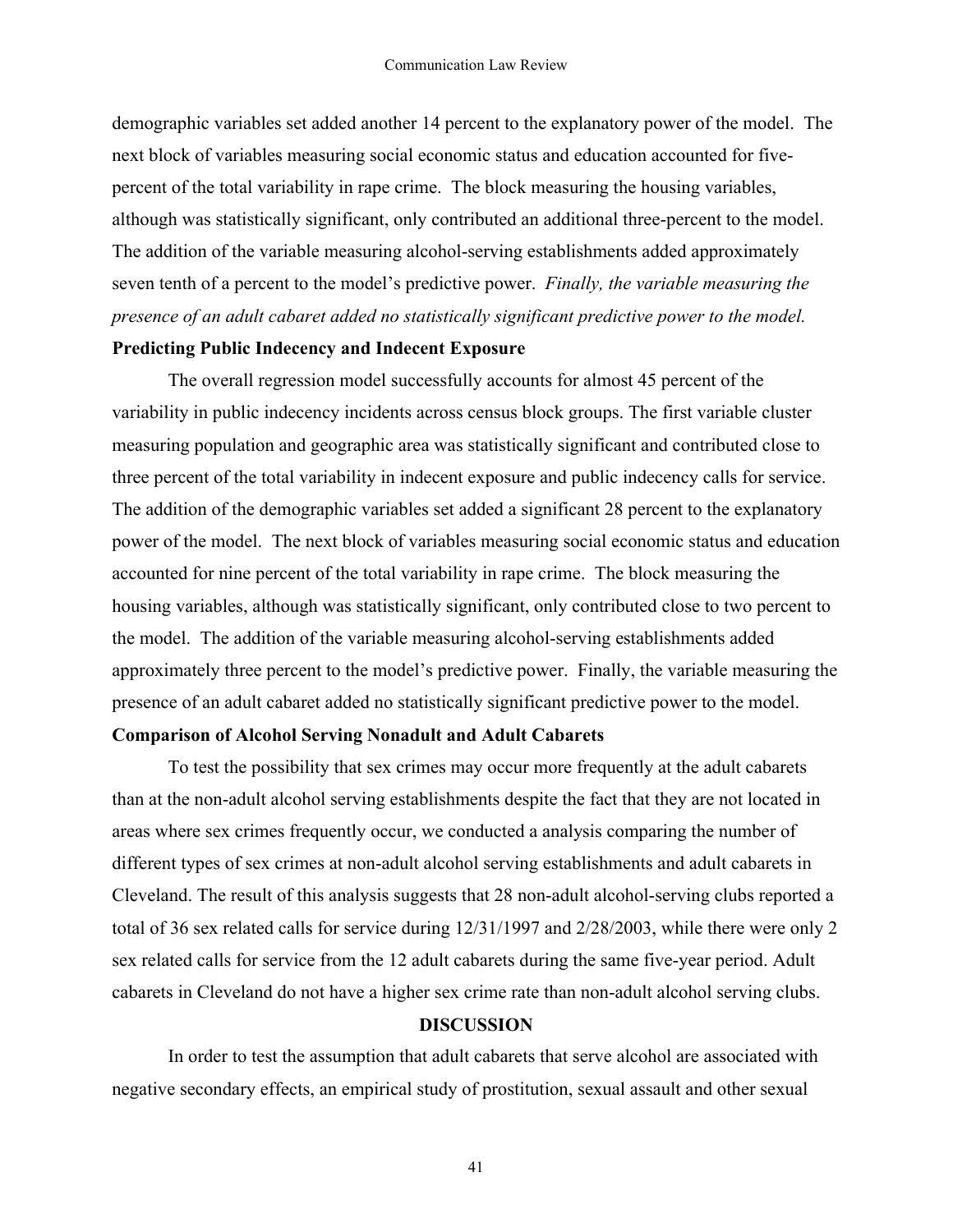offenses in Toledo, Dayton, Columbus and Cleveland, Ohio was undertaken utilizing crime event data provided by the police (computer aided dispatch and NIBRS data). The following research question was posed: Once variables known to be related to crime events suggested by Social Disorganization and Routine Activities theories have been statistically controlled, does the presence of adult entertainment in an alcohol serving establishment increase sex related crimes above and beyond those crimes at alcohol serving establishments that do not present such entertainment? The results revealed that the adult businesses were not the primary source of sex crime events. Often these businesses actually showed zero sex crime events. Instead, alcohol serving, non-adult establishments are often a significant source of such events.

# **Consistency with Previous Research**

Few studies have been undertaken to test the assumption made by state liquor control boards that there are more effects and the effects are of a greater degree of intensity and harm in communities with business establishments that serve alcohol and feature exotic dancing and nudity. The research that has been undertaken in other states is consistent with the results obtained in the present study of Ohio cities. Researchers have estimated the effects of social disorganization variables, alcohol sites, and adult cabarets on police calls for service at the census block level in Daytona Beach Florida.<sup>40</sup> The same study also matched (based on census socioeconomic and demographic characteristics) 1000-foot perimeter control-sites, with those of the adult cabaret perimeters to help isolate the sources of crime. The regression analysis showed no association between adult cabarets serving alcohol and crime at the census block level. Rather, the results indicated that social disorganization and alcohol establishments that did not feature sexually explicit communication or entertainment were better predictors of crime. Similarly, research has shown that adult businesses that served alcohol were not associated with crime in Charlotte, North Carolina.<sup>41</sup>

Researchers have also examined the link between sexual entertainment, sexual aggression and the presence of adult businesses and the prediction of statewide rape rates in Florida.<sup>42</sup> This study examined whether rates of crime are associated with the rates of adult businesses in the 67 counties of Florida once other variables related to crime are controlled. Rates per 100K people in the population were computed for the numbers of nonsexual adult businesses: drinking establishments, gambling establishments, and hotels and motels in each county. These measures, along with measures of social disorganization and demographic variables, were examined for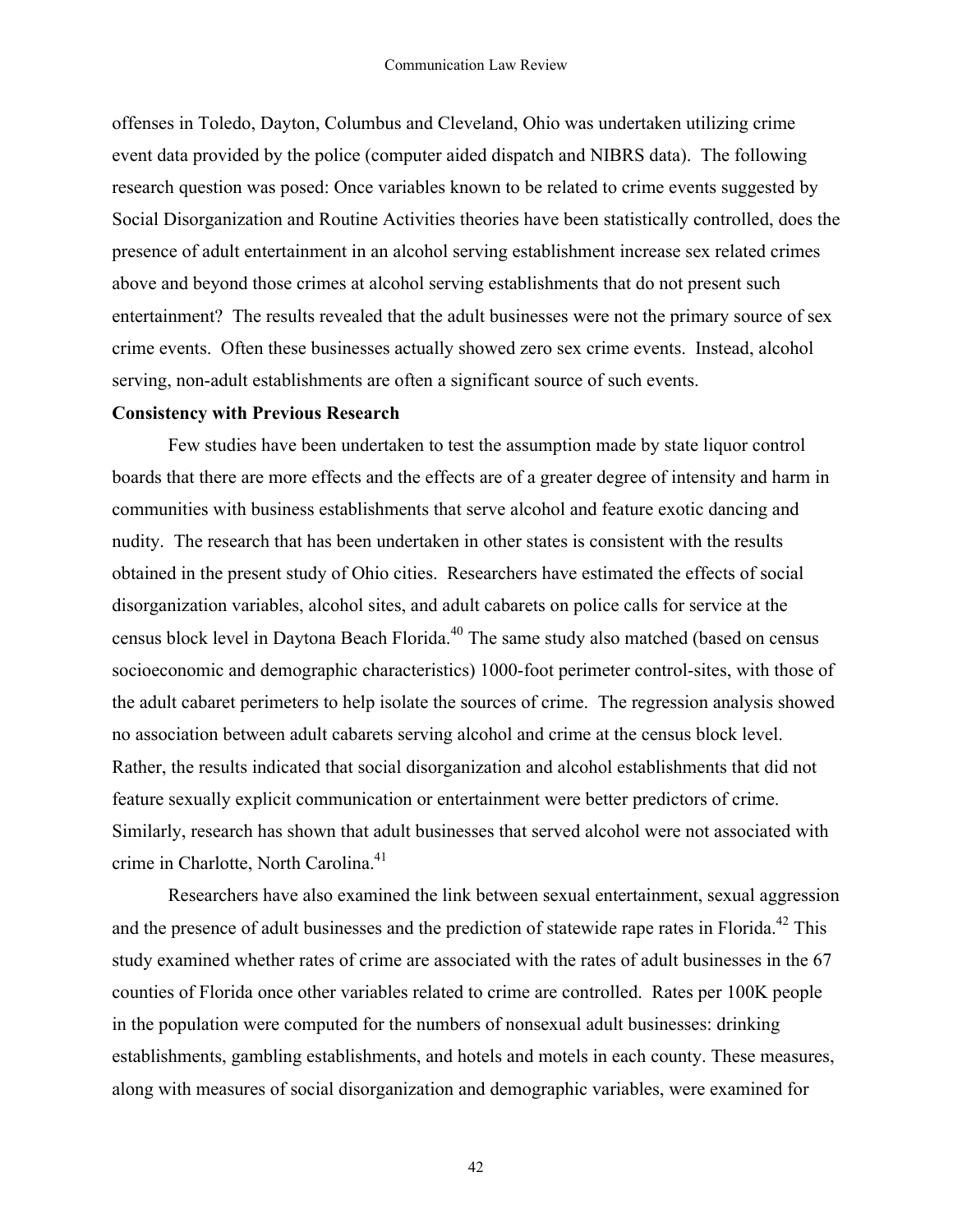their relative ability to predict Uniform Crime Reports. The model estimated in this research explained 34 percent of the variance in rates of rape with three variables making significant contributions to prediction of rates of rape: percentage of the population that is classified as non-White, the number of drinking establishments per 100K population and the number of nude and semi-nude businesses per 100K population. However, the correlation for the presence of adult businesses in Florida as was the case in the analyses for two of the Ohio cities examined in the present study was negative.

Finally, a study recently conducted by Enriquez, Cancino and Varano shows results remarkably similar to the present study.<sup>43</sup> These authors found that after controlling for socioeconomic and demographic community characteristics associated with social disorganization, weak institutional dimensions such as alcohol outlets was statistically significant and the magnitude trumped other predictor coefficients in the models. The coefficients for adult cabaret establishments were consistently weak and insignificant in each of the models. The authors concluded that the empirical evidence was inconsistent with the San Antonio City Council's contention that the presence of adult establishments produces crime. Instead, the authors contend that the results of their study point to weak institutions, namely alcohol outlets and other community characteristics associated with social disorganization theory as causes and correlates of crime.

# **Implications for Assumptions Underlying** *California v. la Rue*

The United States Supreme Court has ruled that a state may prohibit "the actual or simulated touching, caressing, or fondling of the breast, buttocks, anus or genitals" in establishments licensed to sell liquor.<sup>44</sup> State liquor control boards across the country and specifically, in Ohio have accepted the premise that combining liquor service with adult entertainment leads to greater adverse secondary effects than merely serving liquor alone. This premise is not supported by either the current research or past studies.

What does the lack of empirical evidence of a relationship between sexually oriented businesses in the community and secondary crime effects mean, regarding the Ohio liquor control board's underlying rationale for regulating sex oriented businesses despite a lack of empirical evidence of adverse secondary effects? It may be an incidence of what Justice Souter in the *City of Los Angeles v. Alameda Books, Inc.* has referred to as a weak demonstration of facts indicating viewpoint discrimination.<sup>45</sup>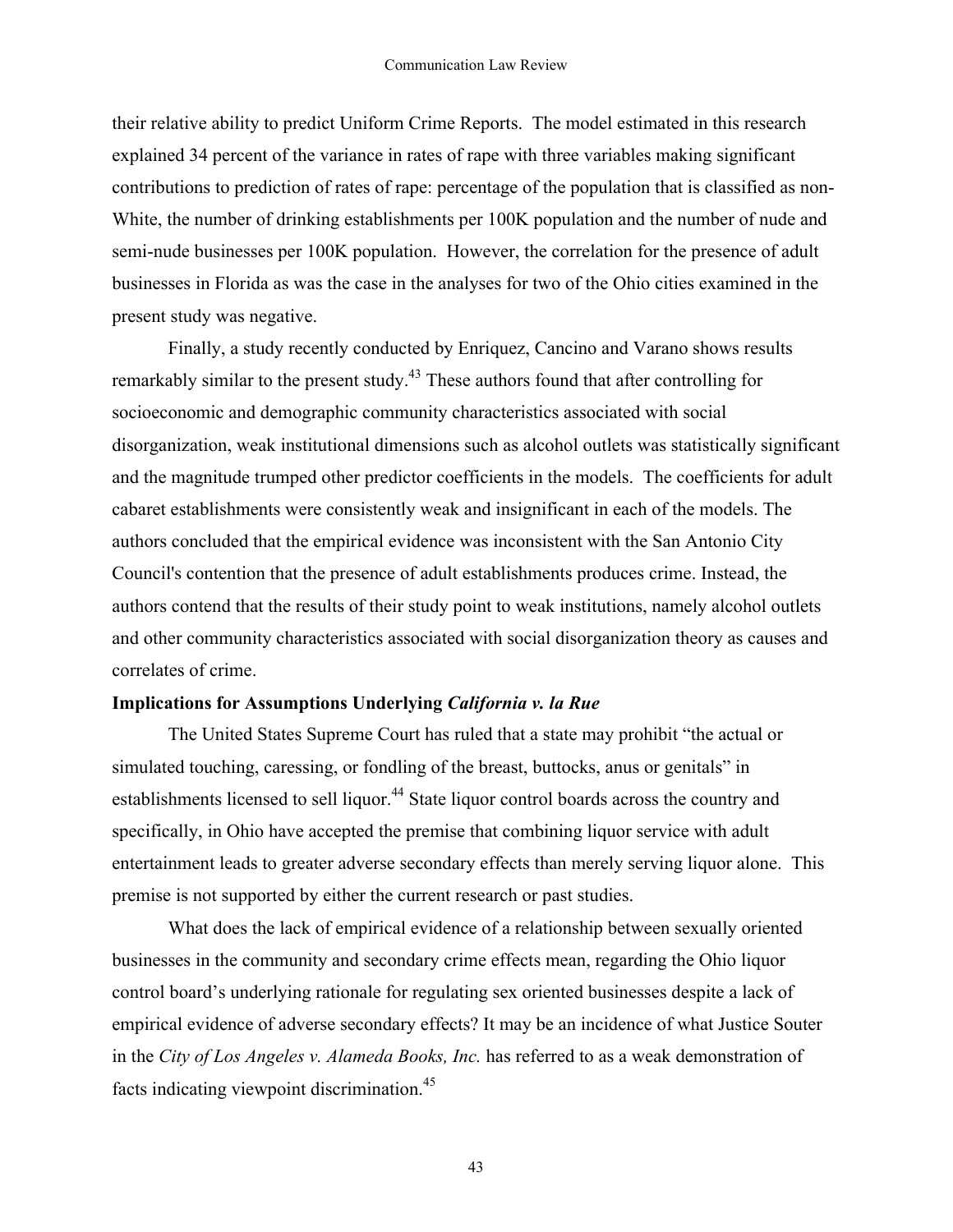In *Alameda* Justice Souter has said that sound empirical investigations of presumed adverse secondary effects are helpful in guarding against unconstitutional restrictions of freedom of sexual speech. Lacking empirical proof of its own the state of Ohio may be engaging in disapproval of adult speech rather than attempting to regulate sex communication out of concern for adverse secondary effects.

# **Explaining the Lack of Crime Surrounding Exotic Dance Clubs**

Results from previous studies and the results from the present study suggest either no relationship or even a negative relationship between the presence of alcohol serving adult entertainment establishments and adverse secondary effects in the form of sex related crime activity.

One possible explanation of the lack of crime effects is that many of the victims of crime in these areas might not want to draw attention to themselves by reporting victimization to the police because of the stigma associated with visiting or working at adult dance establishments. It is possible that this may be a plausible alternative explanation for crimes such as robbery; it would not be a reasonable explanation for serious personal assault such as rape and sexual assault. Nor, is it a particularly good alternative explanation for the lack of prostitution and other vice crimes surrounding adult dance cabarets--as these incidents would be most likely to reflect police activity rather than reporting tendencies among victims.

The nature of the data employed in the study may also work against such an alternative explanation. In the Dayton study, we relied on crime data reported by the Dayton Police Department to the National Incident Based Reporting System (NIBRS). Only crimes reported to and recorded by law enforcement agencies are included in this database. Unlike CAD, which is a comprehensive index of police activity concerning calls for service that may not result in a crime being recorded, NIBRS data only includes crime activity verified by the police.

In actuality, the null findings may not be surprising given developments in the adult nightclub business over the last decade. First, the adult nightclub business in the late-1990s in many respects may be quite unlike that of the 1960s and 1970s when these establishments were relatively new forums of entertainment in American society. Adult nightclubs have been subjected to over two decades of municipal zoning restrictions across the country, and they usually must comply with many other regulations as well. These clubs do not appear to be locations where potential offenders gather to prey on desirable targets in the absence of crime

<sup>44</sup>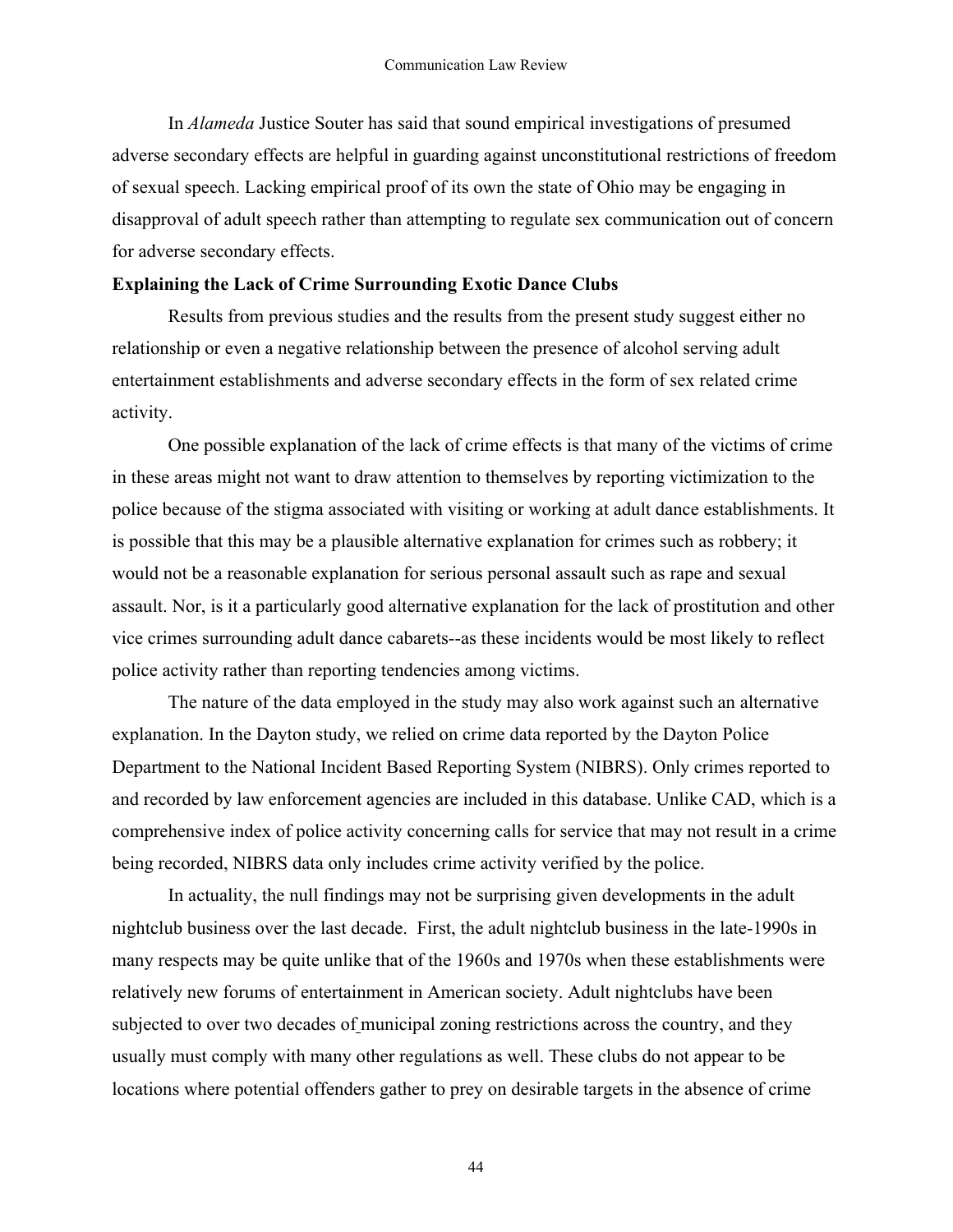suppressors, such as employees whose role is to ensure the safety of customers and the maintenance of order within the clubs.

The establishments themselves have evolved more closely into legitimate businesses establishments with management attention to profitability and continuity of existence. To meet these objectives, it is essential that the management and/or owners of the clubs provide their customers with some assurance of safety. Accordingly, adult nightclubs, including those in the Ohio cities under investigation, often appear to have better lighting in their parking lots and better security surveillance than is standard for non-nightclub business establishments. These may be factors producing fewer crime opportunities and lower numbers of reported crime incidents in the surrounding areas of the clubs. The extensive management of the parking lots adjoining the exotic dance nightclubs, in many cases including guards in the parking lots, valet parking, and other control mechanisms, may be especially effective in reducing the possibility of violent disputes in the surrounding area. In addition, unlike other liquor-serving establishments (bars and taverns that do not offer adult entertainment) that may be present in the control areas, violent disputes in the areas surrounding exotic dance clubs *between* men over unwanted attention by other males to dates or partners are minimal due to the fact that the majority of patrons attend the clubs without female partners. Thus, the possibility of sexual aggression may be greatly reduced in the vicinity of adult dance clubs, compared to most other locations where adults congregate, such as bars or taverns that do not feature adult entertainment.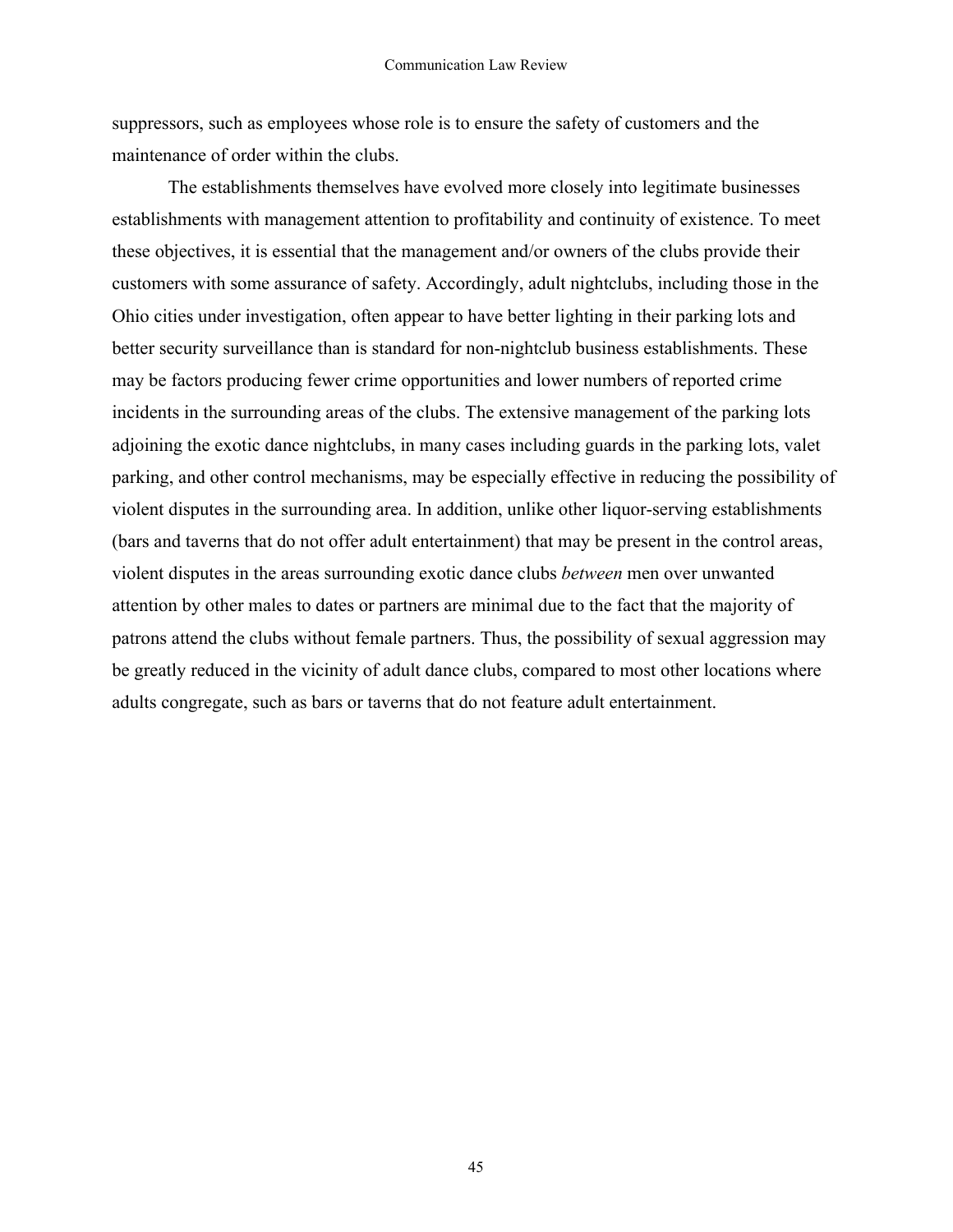# **Tables**

Table 1: Summary of hierarchical regression analyses for natural-logged sex crime calls for service incidents in Toledo, OH.  $(N = 340)$ .

|        | Sexual Assault & Rape |            | Prostitution |             | Obscene      |             |
|--------|-----------------------|------------|--------------|-------------|--------------|-------------|
|        | $R^2$ Change          | F Change   | $R^2$ Change | F Change    | $R^2$ Change | F Change    |
| Step 1 | 0.052                 | $9.27***$  | 0.008        | 1.33        | 0.046        | $8.08***$   |
| Step 2 | 0.387                 | $57.55***$ | 0.146        | $14.44***$  | 0.126        | $12.75***$  |
| Step 3 | 0.048                 | $6.15***$  | 0.086        | $7.4***$    | 0.044        | $3.74$ **   |
| Step 4 | 0.035                 | $11.87***$ | 0.041        | $9.33***$   | 0.071        | $16.22***$  |
| Step 5 | 0.018                 | $12.57***$ | 0.027        | $12.66$ *** | 0.032        | $15.511***$ |
| Step 6 | 0.002                 | 1.67       | 0.004        | 1.72        | 0.013        | $6.36^{*}$  |

*Note*. The total  $R^2$  for the regression model predicting sexual assault and rape is .54; the total  $R^2$ for the regression model predicting prostitution is .31; the total  $\mathbb{R}^2$  for the regression model predicting obscene activities is .33.

 $p < .05$ ,  $p < .01$   $p < .001$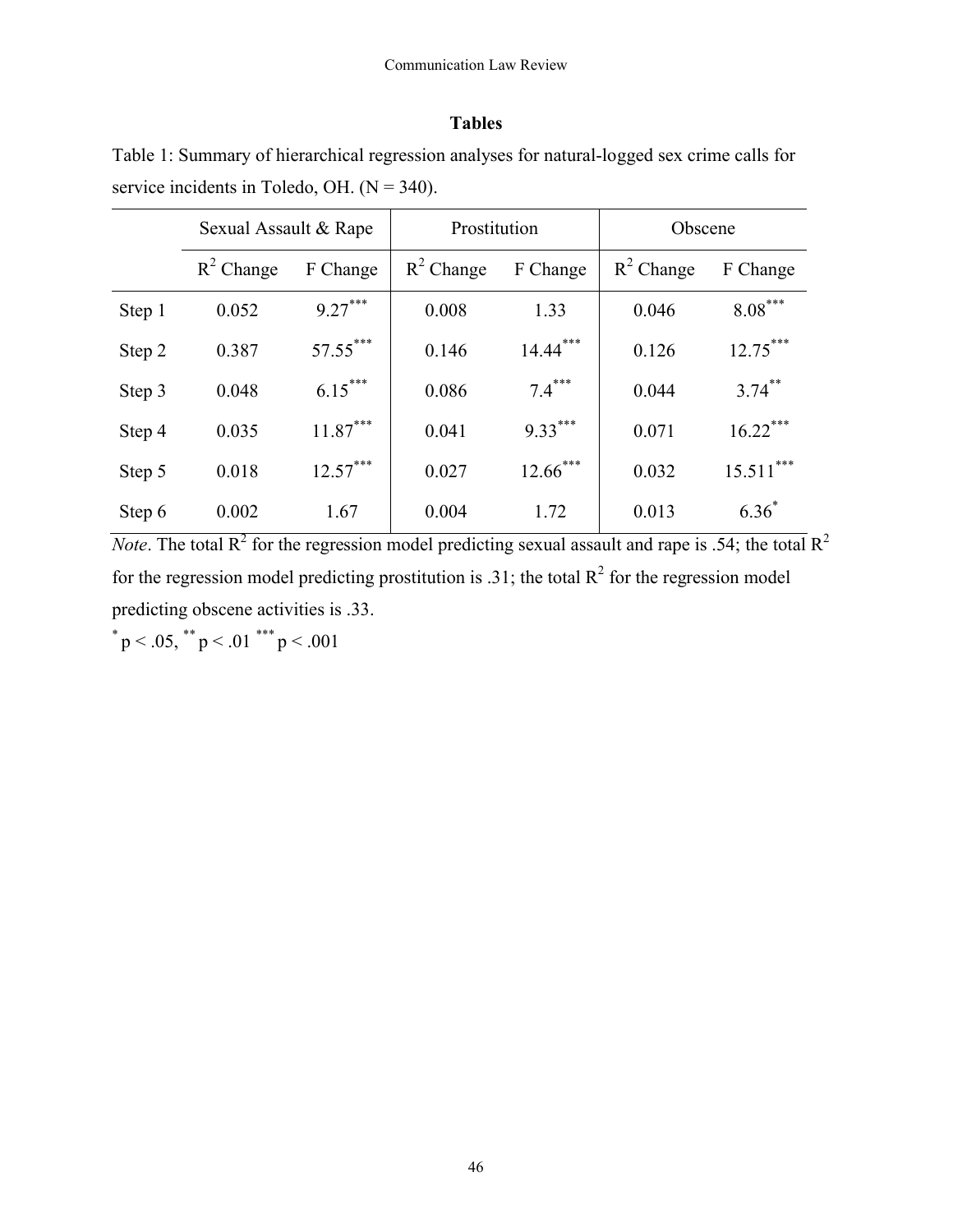|        | <b>Sex Crimes</b>     |            |  |  |
|--------|-----------------------|------------|--|--|
|        | R <sub>2</sub> Change | F Change   |  |  |
| Step 1 | 0.015                 | $5.67$ **  |  |  |
| Step 2 | 0.280                 | $72.57***$ |  |  |
| Step 3 | 0.058                 | $13.04***$ |  |  |
| Step 4 | 0.019                 | $10.82***$ |  |  |
| Step 5 | 0.033                 | $40.49***$ |  |  |
| Step 6 | $0.000^{\dagger}$     | 0.07       |  |  |

Table 2: Summary of hierarchical regression analyses for natural-logged sex crime calls for service incidents in Columbus, OH.  $(N = 737)$ .

Note. The total  $R^2$  for the regression model predicting sex crimes is .41.

† The Beta coefficient for Step 6, a single variable for the presence and absence of adult cabarets in a census block is  $-0.008$ ,  $p = .792$ .

$$
^{**}p < .01, \, ^{***}p < .001
$$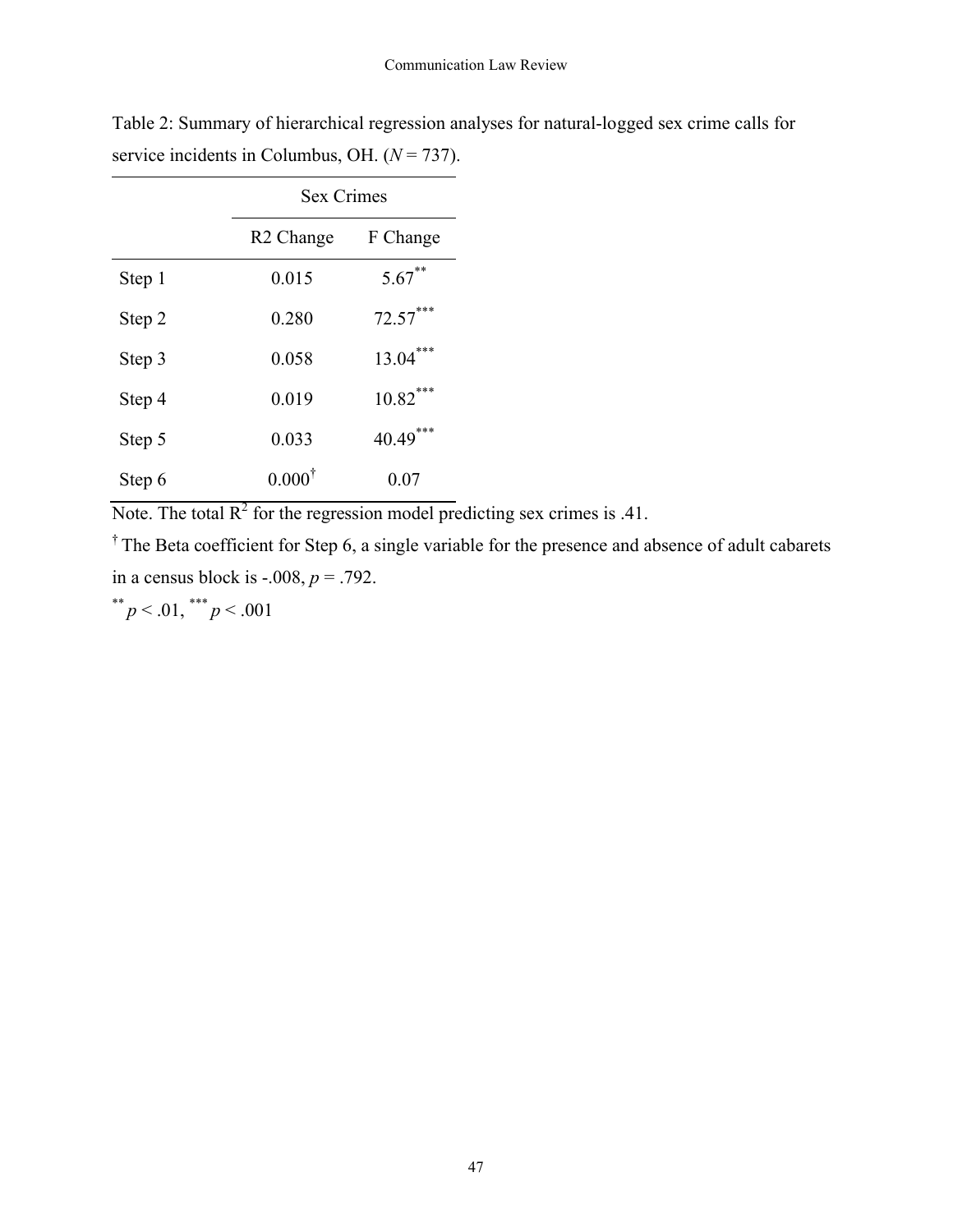|        | Forcible Rape     |            | Prostitution             |            | <b>Other Sex Crimes</b> |            |
|--------|-------------------|------------|--------------------------|------------|-------------------------|------------|
|        | $R^2$ Change      | F Change   | $R^2$ Change             | F Change   | $R^2$ Change            | F Change   |
| Step 1 | 0.042             | $8.80***$  | 0.030                    | $6.31$ **  | 0.013                   | 2.58       |
| Step 2 | 0.266             | $38.13***$ | 0.052                    | $5.68***$  | 0.139                   | $16.39***$ |
| Step 3 | 0.135             | $19.13***$ | 0.090                    | $8.58***$  | 0.061                   | $6.07***$  |
| Step 4 | 0.040             | $14.97***$ | 0.076                    | $19.96***$ | 0.028                   | $7.25***$  |
| Step 5 | 0.035             | $28.34***$ | 0.078                    | $45.14***$ | 0.053                   | $29.31***$ |
| Step 6 | $0.003^{\dagger}$ | 2.66       | $0.003^{\dagger\dagger}$ | 1.52       | $0.001$ <sup>†††</sup>  | 0.54       |

Table 3: Summary of hierarchical regression analyses for natural-logged sex crime calls for service incidents in Dayton, OH.  $(N = 405)$ .

*Note*. The total  $R^2$  for the regression model predicting forcible rape is .52; the total  $R^2$  for the regression model predicting prostitution is .33; the total  $R^2$  for the regression model predicting other sex crimes is .30.

<sup>†</sup> The Beta coefficient for Step 6, a single variable for the presence and absence of adult cabarets in a census block is  $-0.06$ ,  $p = 0.10$ .

<sup>††</sup> The Beta coefficient for Step 6, a single variable for the presence and absence of adult cabarets in a census block is  $-.053$ ,  $p = .22$ .

††† The Beta coefficient for Step 6, a single variable for the presence and absence of adult cabarets in a census block is  $-.033, p = .46$ .

\*\*  $p < .01,$  \*\*\*  $p < .001$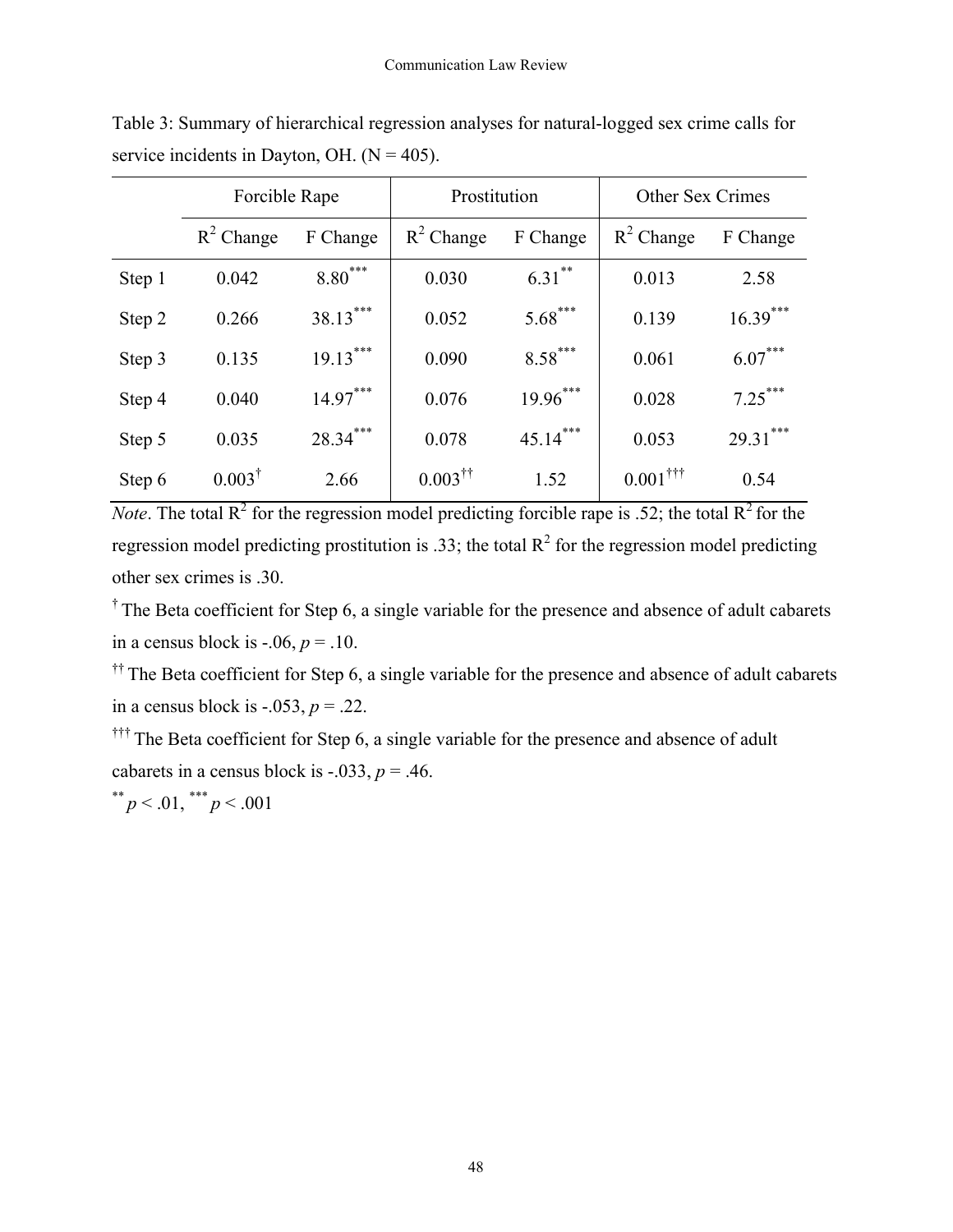|        | Rape         |             | Prostitution |             | Indecency      |             |
|--------|--------------|-------------|--------------|-------------|----------------|-------------|
|        | $R^2$ Change | F Change    | $R^2$ Change | F Change    | $R^2$ Change   | F Change    |
| Step 1 | 0.027        | $14.28***$  | 0.012        | $5.99***$   | 0.029          | $15.34***$  |
| Step 2 | 0.300        | $113.90***$ | 0.138        | $41.40***$  | 0.279          | $103.07***$ |
| Step 3 | 0.075        | $25.64***$  | 0.050        | $12.69***$  | 0.092          | $31.28***$  |
| Step 4 | 0.013        | $10.93***$  | 0.034        | $22.62$ *** | 0.021          | $18.77***$  |
| Step 5 | 0.020        | $35.52$ *** | 0.007        | $9.76$ **   | 0.031          | $57.69$ *** |
| Step 6 | 0.001        | 1.01        | $\theta$     | 0.001       | $\overline{0}$ | 0.003       |

Table 4: Summary of hierarchical regression analyses for natural-logged sex crime calls for service incidents in Cleveland, OH.  $(N = 1029)$ .

*Note*. The total  $R^2$  for the regression model predicting rape is .44; the total  $R^2$  for the regression model predicting prostitution is .24; the total  $R^2$  for the regression model predicting public indecency is .45.

\*\*  $p < .01,$ \*\*\*  $p < .001$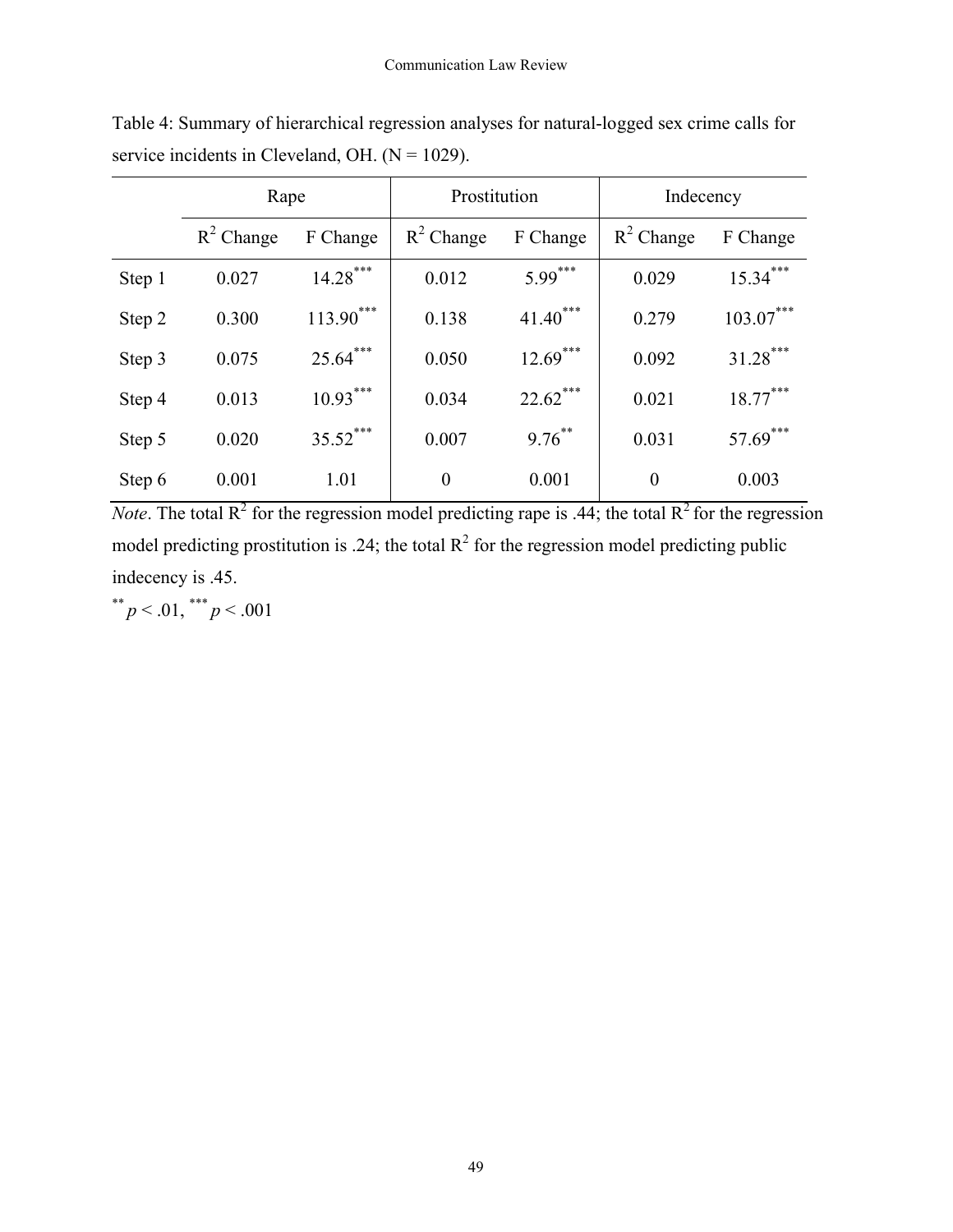#### References and Notes

- 1 "Adult consumer watching more cable, pay-per-view; Moving online; Sales of sex toys surge: Blue entertainment market approaching \$13 billion in sales in U.S. alone". *Adult Video News*, January 04, 2007.
- 2 John McCarthy, *Rules discussed for strip clubs, land grabs.* Tue, Mar. 20, 2007 (Associated Press).
- 3 See *Young v. American Mini Theatres, Inc*., 427 U.S. 50 (1976). See also, *City of Renton v Playtime Theatres Inc.,* 475 U.S. 41 (1986).
- 4 Brandon K. Lemley, "Effectuating Censorship: Civic Republicanism and the Secondary Effects Doctrine", 35 J. Marshall L. Rev. 189, 192 n.13 (2002)
- 5 See *United States v. Playboy Entm't Group, Inc.*, 529 U.S. 803, 813 (2000) (stating that "a content-based speech restriction" is constitutional "only if it satisfies strict scrutiny," which requires that a statute "be narrowly tailored to promote a compelling Government interest").
- 6 See *City of Renton v. Playtime Theatres, Inc*., 475 U.S. 41, 43 (1986) (upholding ordinance "that prohibits adult motion picture theatres from locating within 1,000 feet of any residential zone, single- or multiple-family dwelling, church, park, or school"); see also Young *v. Am. Mini Theatres, Inc*., 427 U.S. 50, 72-73 (1976) (upholding zoning ordinances limiting location of adult motion picture theatres).
- 7 See *Pap's A.M*., 529 U.S. at 283-84 (upholding as content-neutral ordinance that banned public nudity and required dancer to wear "pasties" and "G-string" to comply); see also *Barnes v. Glen Theatre, Inc*., 501 U.S. 560, 563 (1991) (rejecting claim made by owners of nude dancing establishments that "the First Amendment's guarantee of freedom of expression prevents the State of Indiana from enforcing its public indecency law to prevent this form of dancing").
- 8 See, e.g., Robin Huiras, Amity, Pa., "Tavern Applies to Extend Hours for Exotic Dance Performances", Reading Eagle (Reading, Pa.), May 6, 2003, 2003 WL 20269373 (discussing Amity, Pennsylvania ordinance that "limits the time for live entertainment from 9 a.m. to 9 p.m." in adult entertainment establishments).
- 9 See, e.g., Editorial, "Reaching into Clubs for a 4-Foot Rule", *Seattle Times*, Sept. 23, 2003, at B6 (describing regulations in King County and Snohomish County, Washington, that impose four-foot buffer zones between entertainers and customers "to curb fondling and lap dancing")
- 10 *California v. la Rue*, 409 U.S. 109 (1972).
- 11 The Twenty-first Amendment provides, "[t]he transportation or importation into any State, Territory, or possession of the United States for delivery or use therein of intoxicating liquors, in violation of the laws thereof, is hereby prohibited." U.S. Const. amend. XXI, <section> 2.
- 12 *California v. la Rue*, 409 U.S. 109 (1972).
- 13 *LaRue*, 409 U.S. at 118.
- 14 *44 Liquormart, Inc. v. Rhode Island*, 517 U.S. 484 (1996), 515-16.
- 15 *44 Liquormart.* at 516
- 16 See, e.g., *Jott, Inc. v. Charter Township of Clinton,* 569 N.W.2d 841, 854-55 (Mich. App. 1997) (regulation banning nudity in establishments that sold alcoholic beverages was constitutional as a measure to "eradicate the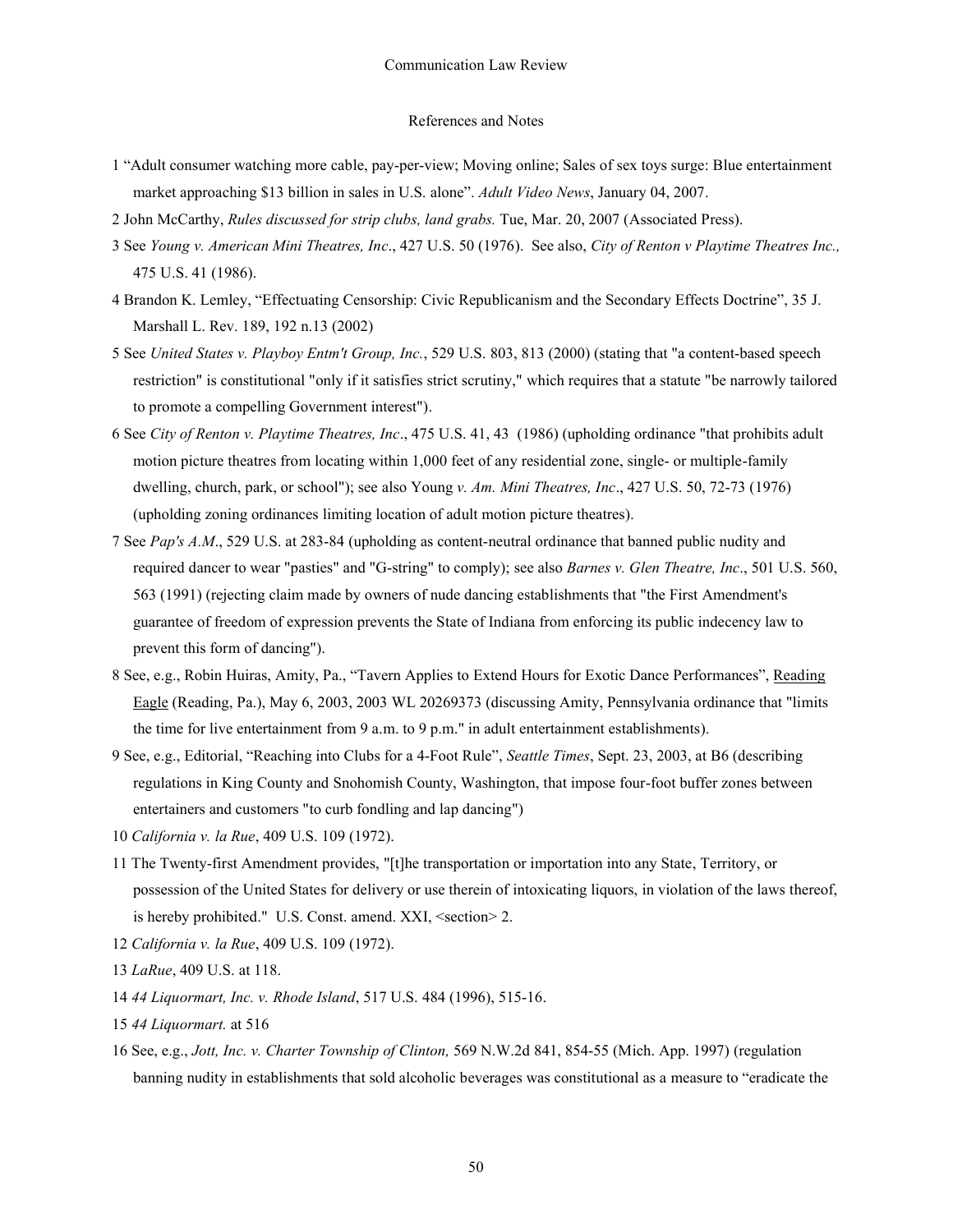effects of 'undesirable behavior' stemming from a *combination of alcohol and nudity*") (emphasis added); *Lounge Management, Ltd. v. Trenton*, 580 N.W.2d 156, 161-62 (Wis. 1998), cert. denied, 119 S.Ct. 511 (1998) (ordinance which prohibited all depictions of nudity -- whether live or pictorial -- in all business establishments was unconstitutionally overbroad because the regulation had "no connection to the *potential harmful secondary effects arising from nude dancing in liquor licensed establishments*") (emphasis added); *New York State Liquor Authority v. Bellanca*, 452 U.S. 714, 718, 101 S.Ct. 2599, 69 L.Ed.2d 357 (1981) (in upholding a regulation that banned topless dancing in establishments that were licensed to serve alcoholic beverages, the Court cited to the New York State Legislative Annual 150 (1977), which stated that "[c]ommon sense indicates that any form of *nudity coupled with alcohol in a public place begets undesirable behavior*") (emphasis added); *City of Newport, Kentucky v. Iacobucci,* 479 U.S. 92, 96, 107 S.Ct. 383, 93 L.Ed.2d 334 (1986) (the city commission in the preamble to an ordinance prohibiting nude or nearly nude activity on premises licensed to sell alcoholic beverages had determined that "nude dancing in establishments serving liquor was 'injurious to the citizens' of the city") (emphasis added). See also, *California v. La Rue*, 409 U.S. 109, 114, 118, 93 S.Ct. 390, 34 L.Ed.2d 342 (1972); and *Doran v. Salem Inn, Inc.,* 422 U.S. 922, 932-33, 95 S.Ct. 2561, 45 L.Ed.2d 648 (1975).

- 17 See Shaw, C. R., & McKay, H. D. "Juvenile delinquency and urban areas: A study of rates of delinquency in relation to differential characteristics of local communities in American cities," *Chicago, University of Chicago Press* (1942).
- 18 *See* Shaw & McKay.
- 19 See Bursik, R. J., Jr., "Social disorganization and theories of crime and delinquency: Problems and prospects," Criminology (1988). See also*,* Sampson, R. J., & Groves, W. B. *"*Community structure and crime: testing social disorganization theory," *American Journal of Sociology* (1989*). See also,* Sampson, R. J., Raudenbush, S. W., Earls, F., "Neighborhood and violent crime: a multilevel study of collective efficacy*,*" *Science* (1997). See also, Sampson, R. J., & Raudenbush, S. W., "Systemic social observation of public spaces: a new look as disorder in urban neighborhoods," *American Journal of Sociology* (1999). *See also*, Osgood, D. W., & Chambers, J. M., "Social disorganization outside the metropolis: an analysis of rural youth violence*" Criminology* (2000).
- 20 *See* Peterson, R. D., Krivo, L. J., & Harris, M. A., "Disadvantage and neighborhood violent crime: Do local institutions matter?" *Journal of Research in Crime and Delinquency* (2000). *See also*, Alaniz, M. L., Cartmill, R. S., & Parker, R. N., "Immigrants and violence: The importance of neighborhood context". *Hispanic Journal of Behavioral Sciences* (1998).
- 21 See Sampson, R. J., & Groves, W. B., *"*Community structure and crime: testing social disorganization theory". *American Journal of Sociology* (1989*).*
- 22 *See* Smith, D. A., & Jarjoura, G. R., "Household characteristics, neighborhood composition, and victimization risk," *Social Forces* (1989). See also, Rountree, P. W., Land, K. C., & Miethe, T. D., "Macro-micro integration in the study of victimization: a hierarchical logistic model analysis across Seattle neighborhoods*,"* Criminology (1994). *See also*, Lynch, J. P., & Cantor, D., "Ecological and behavioral influences on property victimization at home: implications for opportunity theory," *Journal of Research in Crime and Delinquency* (1992).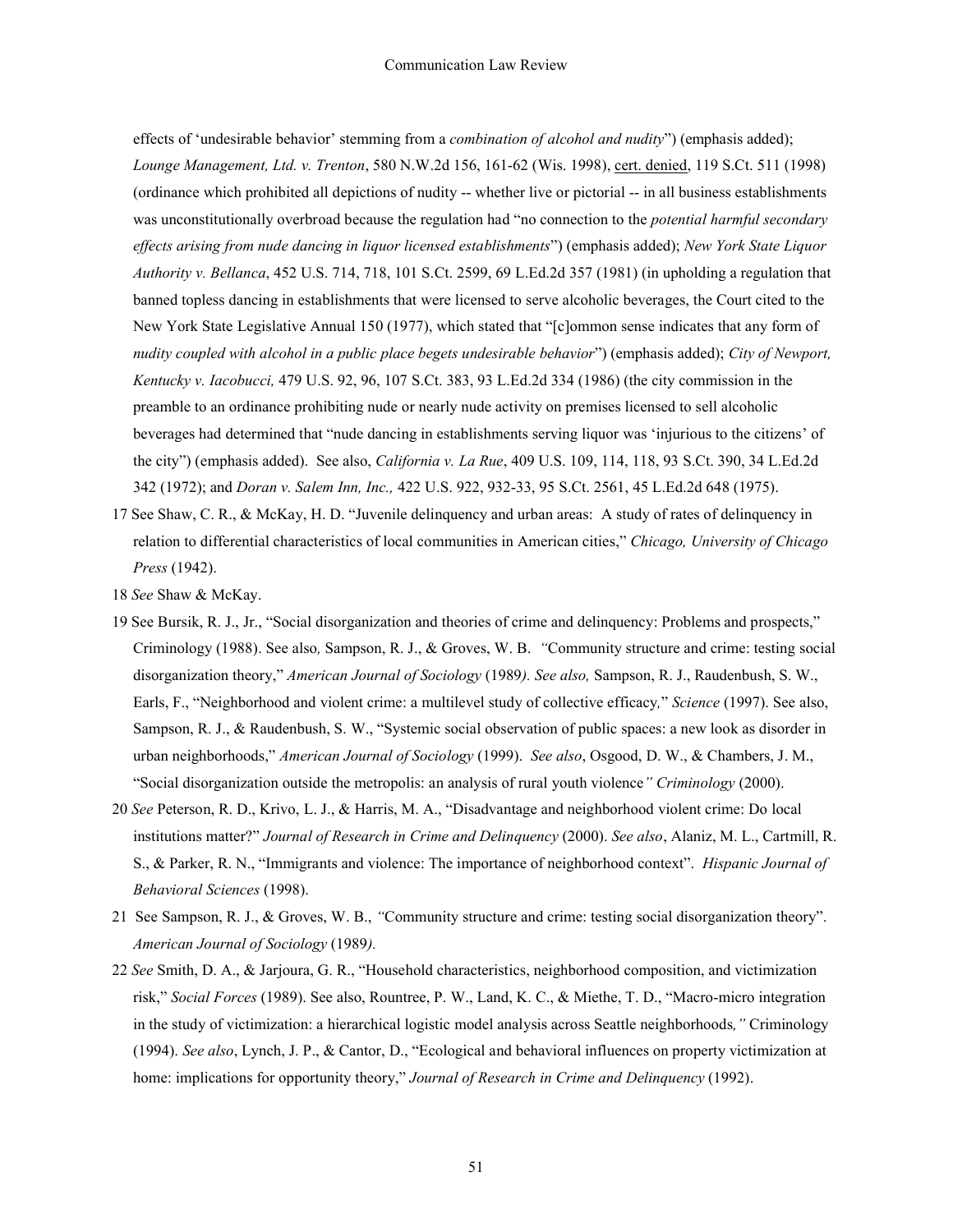- 23 See Byrne, J. M., & Sampson, R. J. "Key issues in the social ecology of crime*"* (J. M. Byrne, & R. J. Sampson, Eds.), *The Social Ecology of Crime* (1986).
- 24 See Peterson, R. D., Krivo, L. J., & Harris, M. A. "Disadvantage and neighborhood violent crime: Do local institutions matter?" *Journal of Research in Crime and Delinquency* (2000). See also, Nielsen, A. L., & Martinez, R., Jr., "Reassessing the alcohol-violence linkage: Results from a multiethnic city," *Justice Quarterly* (2003).
- 25 See Covington, J. "African American communities and violent crime: The construction of race differences," *Sociological Focus* (1999). See also, Zahn, M., "Homicide and public policy," *Ninth Annual Walter C. Reckless Memorial Lecture:* Criminal Justice Research Center: Ohio State University (1998).
- 26 See Bursik, R. J. Jr., & Grasmick, H. G. *Neighborhoods and Crime* (1993).
- 27 Sullivan. M. L., "Puerto Ricans in Sunset Park, Brooklyn: Poverty amidst ethnic and economic diversity," (J. Moore, & R. Pinderhughes, Eds) *In the Barrios: Latinos and the Underclass Debate* (1993).. See also, Scribner, R. A., MacKinnon, D. P., & Dwyer, J. H*.* "Relative risk of assaultive violence and alcohol availability in Los Angeles County," *American Journal of Public Health* (1995).
- 28 See Peterson, R. D., Krivo, L. J., & Harris, M. A. "Disadvantage and neighborhood violent crime: Do local institutions matter?" *Journal of Research in Crime and Delinquency* (2000).
- 29 See Quimet, M. "Aggregation bias in ecological research: How social disorganization and criminal opportunities shape the spatial distribution of juvenile delinquency in Montreal," *Canadian Journal of Criminology* (2000).
- 30 Watts, R. K., & Rabow, J., "Alcohol availability and alcohol related problems in 213 California cities," *Alcoholism: Clinical and Experimental Research* (1983).
- 31 See Roncek, D. W., & Bell, R., "Bars, blocks, and crime," *Journal of Environmental Systems* (1981). See also Roncek, D. W., & Maier, P. A., "Bars, blocks, and crimes revisited: Linking the theory of routine activities to the empiricism of hot spots," *Criminology* (1991).
- 32 See Scribner, R. A., MacKinnon, D. P., & Dwyer, J. H*.,* "Relative risk of assaultive violence and alcohol availability in Los Angeles County," *American Journal of Public Health* (1995). See also, Sherman, L. W., Gartin, E., & Buerger, M. E., "Hot spots of predatory crime: Routine activities and the criminology of place," *Criminology* (1989). See also*,* Roncek, D. W., & Maier, P. A., "Bars, blocks, and crimes revisited: Linking the theory of routine activities to the empiricism of hot spots," *Criminology* (1991). See also, Watts, R. K., & Rabow, J., Alcohol availability and alcohol related problems in 213 California cities. *Alcoholism: Clinical and Experimental Research* (1983). See also, Nielsen, A. L., & Martinez, R., Jr., "Reassessing the alcohol-violence linkage: Results from a multiethnic city," *Justice Quarterly* (2003).
- 33 See Parker, R. N., "The effects of context on alcohol and violence," *Alcohol Health & Research World* (1993). See also, Parker, R. N., "Bringing booze back in: The relationship between alcohol and homicide." *Journal of Research in Crime and Delinquency* (1995).
- 34 See Roncek, D. W., & Bell, R. See also Roncek, D. W., & Maier, P.A. See also, Roncek, D. W., & Pravatiner, M. A., "Additional evidence that that taverns enhance nearby crime*," Sociology and Social Research* (1989). See